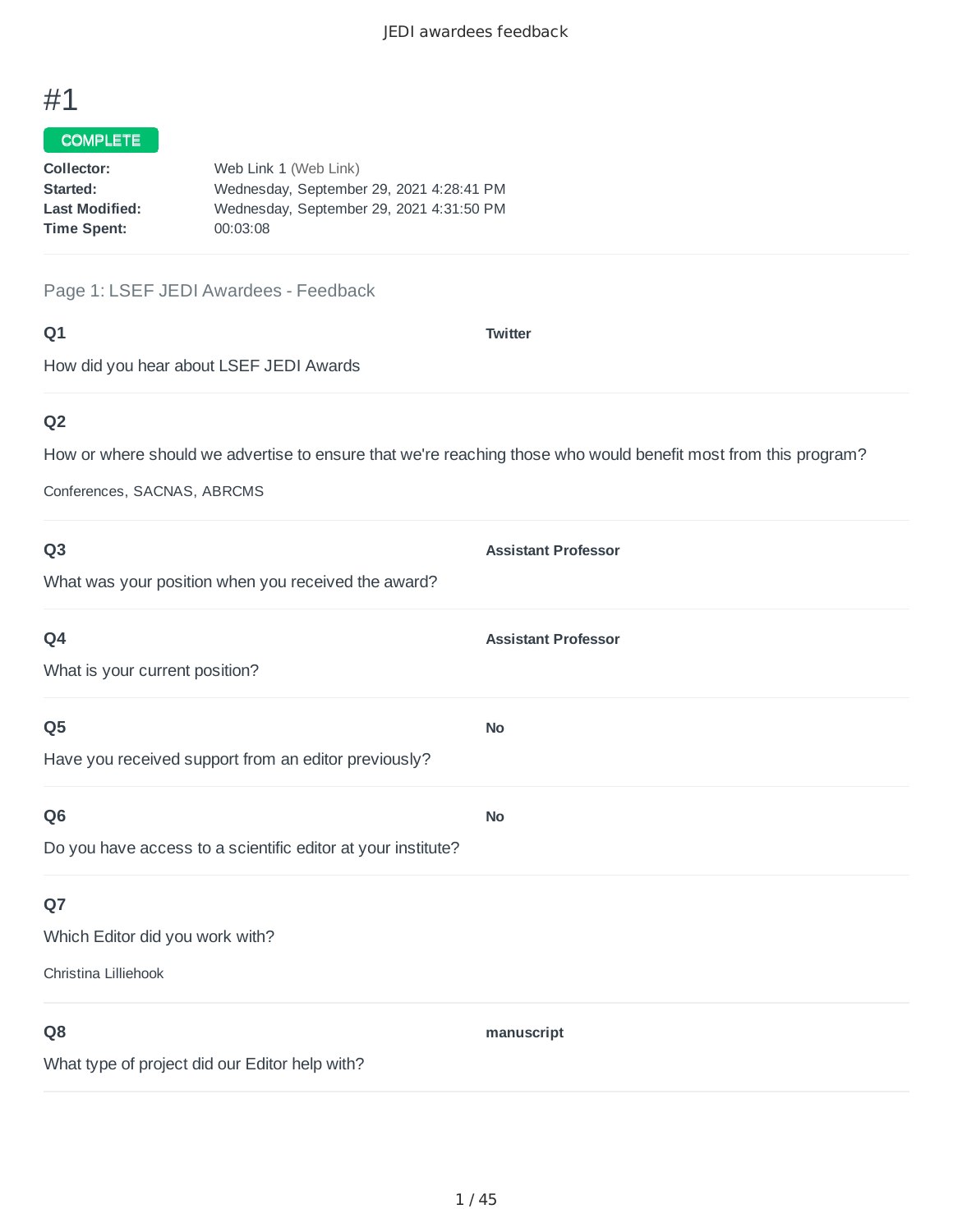What was the topic?

Sleep, autism and development

## **Q10**

**Improve my chances of getting published or funded**

What were you hoping to achieve from a JEDI award?

## **Q11**

Please rate the following. The JEDI award helped me to

| <b>Neutral</b> |
|----------------|
| <b>Neutral</b> |
| <b>Neutral</b> |
| Agree          |
| Agree          |
| Agree          |
| Agree          |
| <b>Neutral</b> |
|                |

## **Q12**

#### Please rate the following

| <b>Timeliness</b>                 | Good             |
|-----------------------------------|------------------|
| Quality of edit                   | <b>Very Good</b> |
| Ease of communication with editor | <b>Very Good</b> |
| Overall experience                | <b>Very Good</b> |

## **Q13**

What is the current status of your edited paper or proposal? (If published, please add a citation)

Under review

## **Q14**

What did you like about the experience?

The editor was wonderful to work with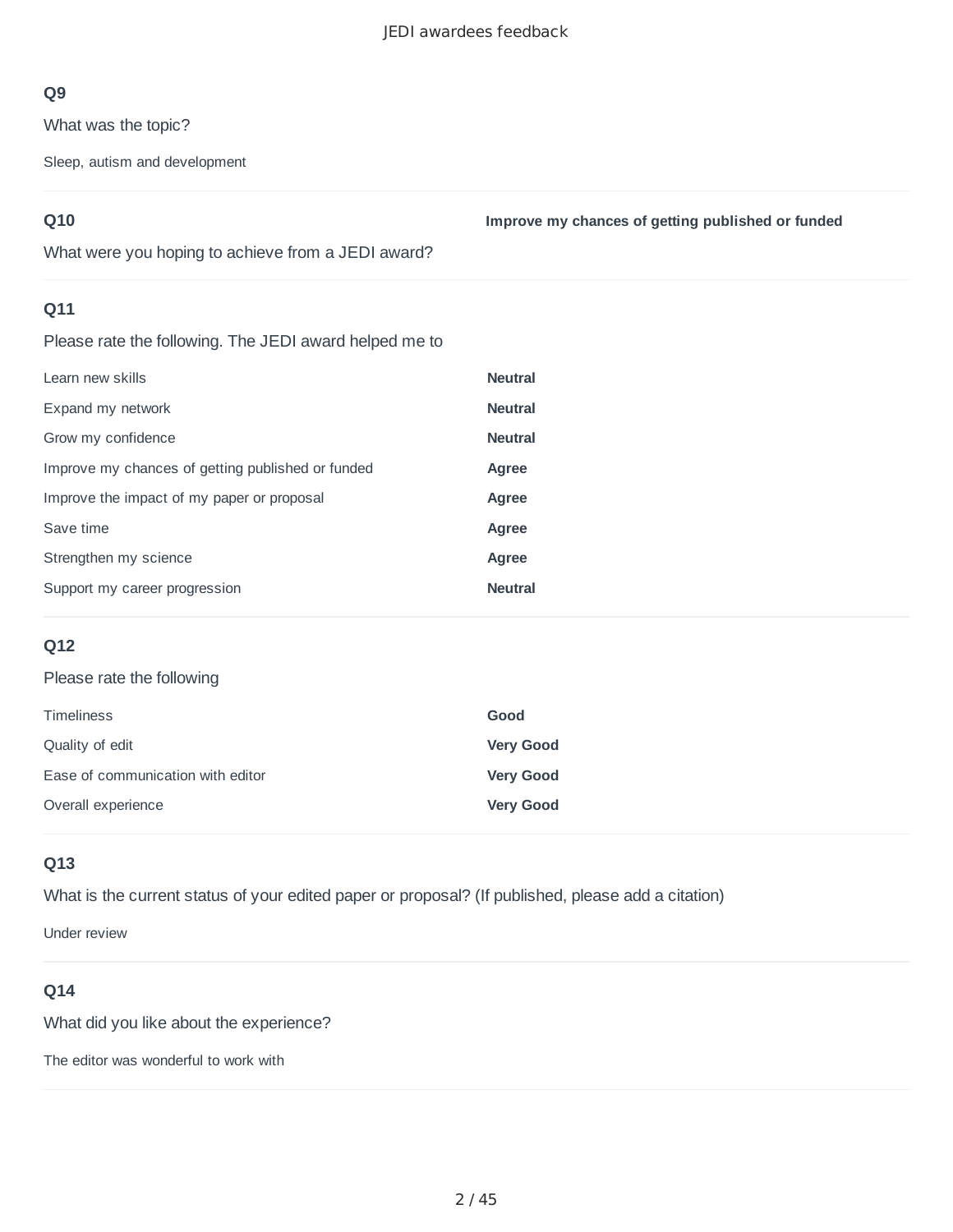| Q15                                                                    | Respondent skipped this question                                                                  |
|------------------------------------------------------------------------|---------------------------------------------------------------------------------------------------|
| What, if anything, did you dislike?                                    |                                                                                                   |
| Q16                                                                    | <b>Met expectations</b>                                                                           |
| Did the JEDI Award meet your expectations?                             |                                                                                                   |
| Q17                                                                    | How would you modify it (please describe how - i.e. fewer                                         |
| For next year, would you keep the JEDI Award the same<br>or modify it? | awards but more time per person?):<br>More time per person to help with multiple rounds of review |
| Q18                                                                    | Respondent skipped this question                                                                  |
| Do you have any other comments?                                        |                                                                                                   |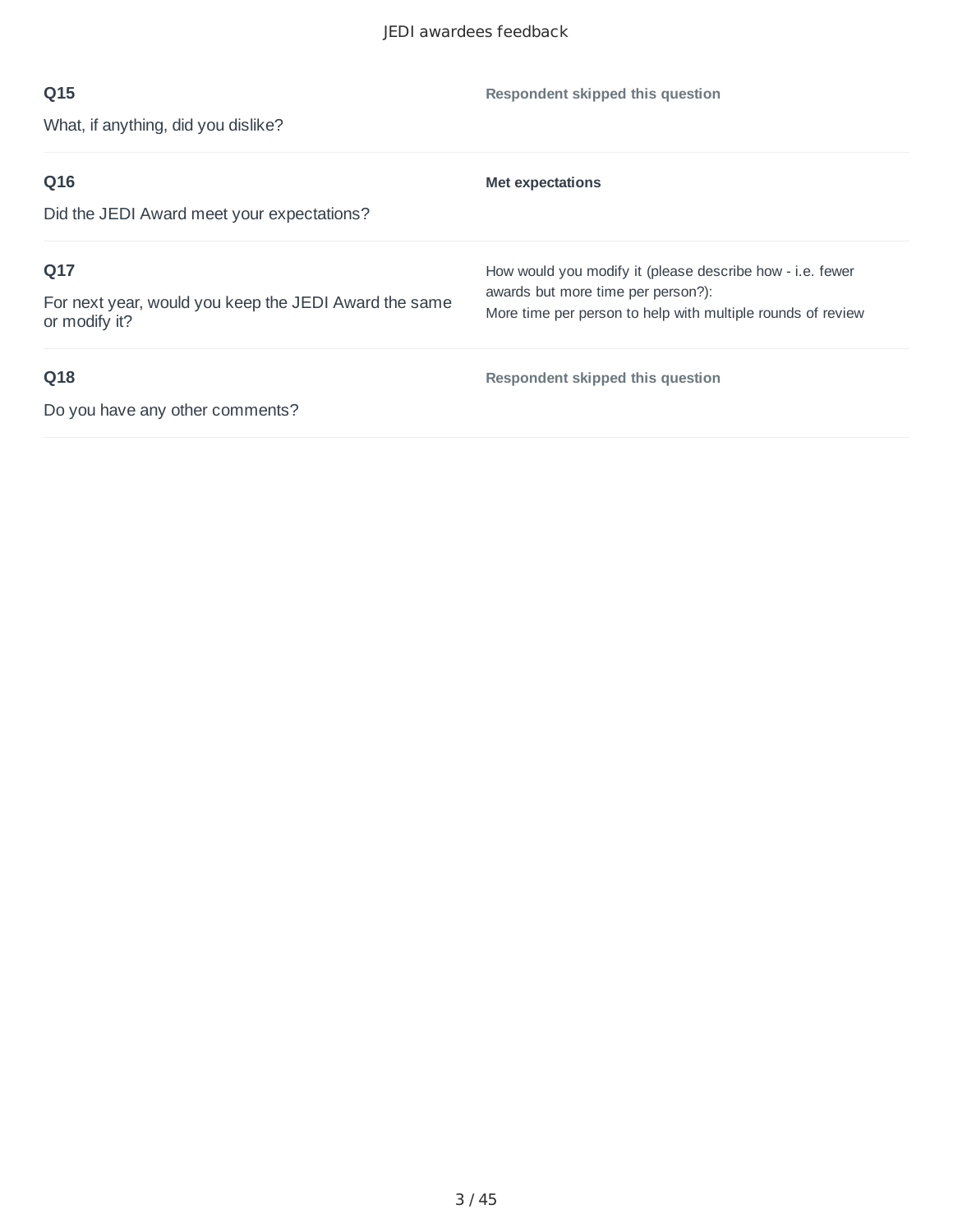#### COMPLETE

| Collector:            | Web Link 1 (Web Link)                    |
|-----------------------|------------------------------------------|
| Started:              | Wednesday, September 29, 2021 8:47:34 PM |
| <b>Last Modified:</b> | Wednesday, September 29, 2021 8:58:09 PM |
| Time Spent:           | 00:10:35                                 |
|                       |                                          |

#### Page 1: LSEF JEDI Awardees - Feedback

#### **Q1**

How did you hear about LSEF JEDI Awards

Other (please specify): lifescienceeditor webpage

## **Q2**

How or where should we advertise to ensure that we're reaching those who would benefit most from this program?

maybe on academic journals

| Q <sub>3</sub>                                               | <b>Assistant Professor</b> |
|--------------------------------------------------------------|----------------------------|
| What was your position when you received the award?          |                            |
| Q4                                                           | <b>Assistant Professor</b> |
| What is your current position?                               |                            |
| Q <sub>5</sub>                                               | <b>Yes</b>                 |
| Have you received support from an editor previously?         |                            |
| Q <sub>6</sub>                                               | <b>No</b>                  |
| Do you have access to a scientific editor at your institute? |                            |
| Q7                                                           |                            |
| Which Editor did you work with?                              |                            |
| Katrina Woolcock                                             |                            |
| Q <sub>8</sub>                                               | manuscript                 |
| What type of project did our Editor help with?               |                            |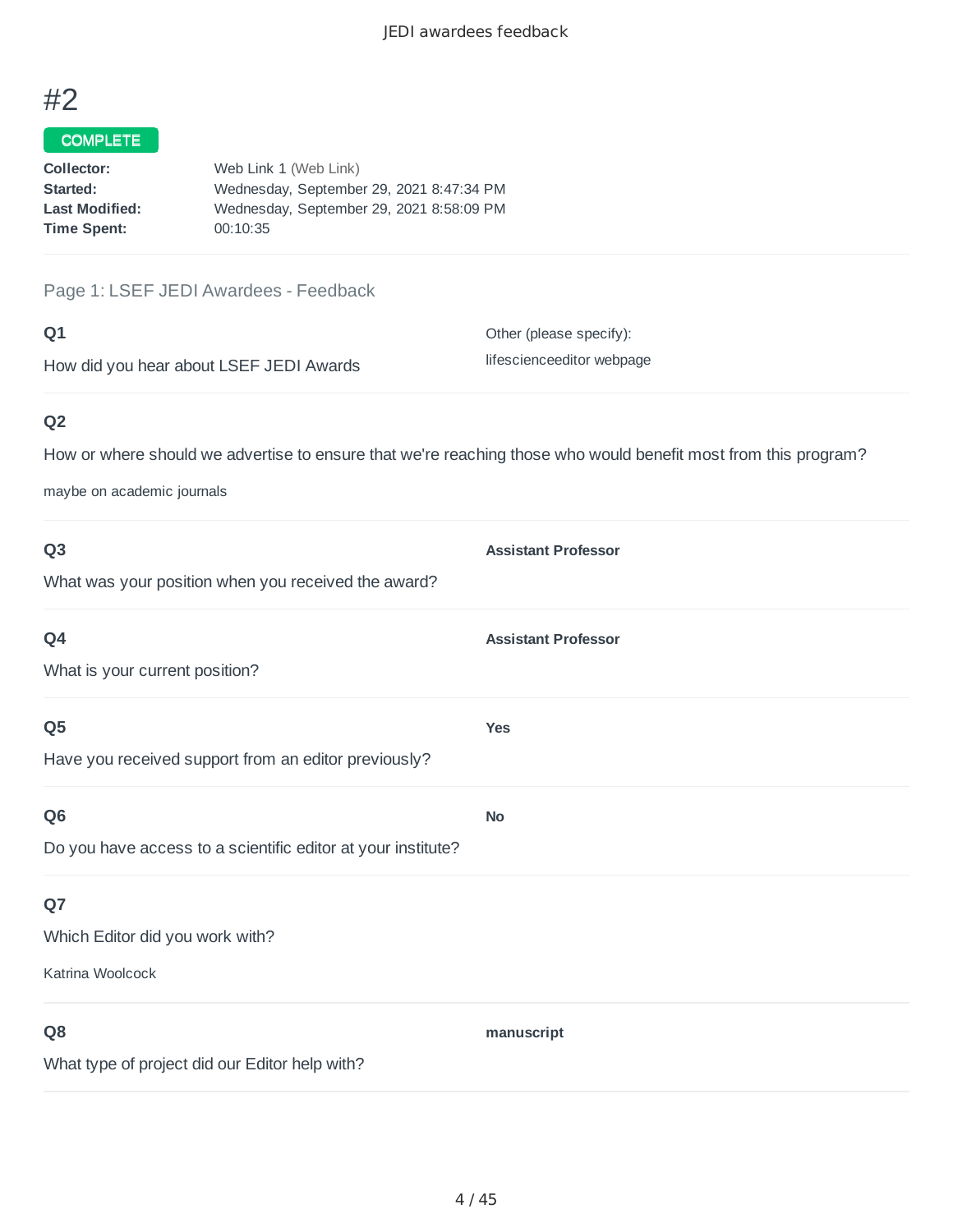What was the topic?

#### **Q10**

**Improve my chances of getting published or funded**

What were you hoping to achieve from a JEDI award?

## **Q11**

Please rate the following. The JEDI award helped me to

| Learn new skills                                  | <b>Neutral</b> |
|---------------------------------------------------|----------------|
| Expand my network                                 | Agree          |
| Grow my confidence                                | <b>Neutral</b> |
| Improve my chances of getting published or funded | Agree          |
| Improve the impact of my paper or proposal        | <b>Neutral</b> |
| Save time                                         | <b>Neutral</b> |
| Strengthen my science                             | <b>Neutral</b> |
| Support my career progression                     | Agree          |
|                                                   |                |

## **Q12**

## Please rate the following

| <b>Timeliness</b>                 | Good     |
|-----------------------------------|----------|
| Quality of edit                   | Adequate |
| Ease of communication with editor | Good     |
| Overall experience                | Good     |

#### **Q13**

What is the current status of your edited paper or proposal? (If published, please add a citation)

Accepted

### **Q14**

What did you like about the experience?

As a non-native speaker, the editing service helped my language a lot!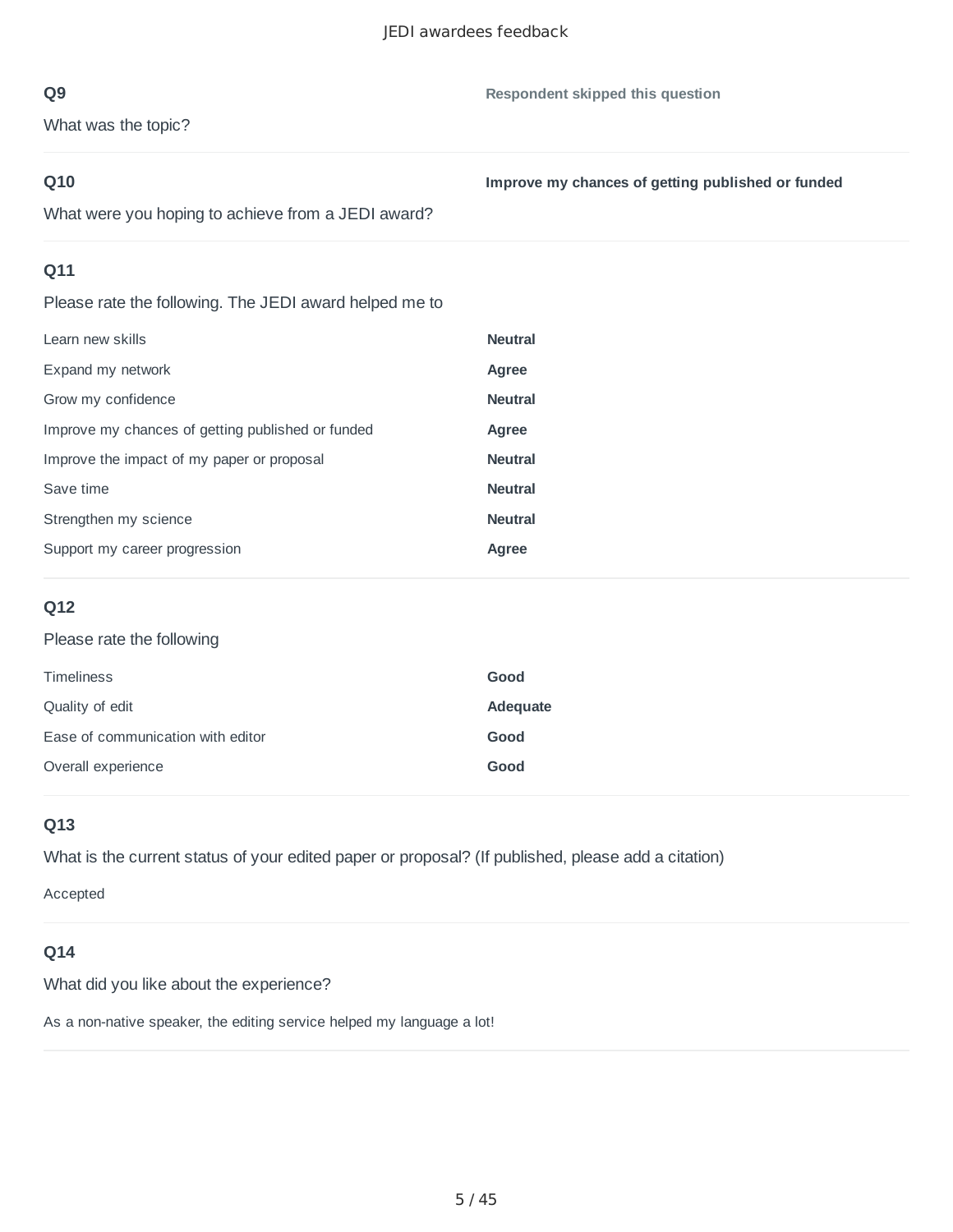What, if anything, did you dislike?

1. Maybe lack some scientific input (e.g. more about language editing). I hope to get more input about, how to present the science in a more logic, more impactful way.

2. my discipline is bioinformatics, I feel like there were few editor with this background. So the editing I get lack some professional suggestions from this part.

## **Q16**

**Met expectations**

Did the JEDI Award meet your expectations?

| Q17<br>For next year, would you keep the JEDI Award the same<br>or modify it? | Modify it,<br>How would you modify it (please describe how - i.e. fewer<br>awards but more time per person?):<br>If possible, is there a way to recruit some senior<br>scientist/professors/editors as mentors for JEDI awardee<br>who is at the starting stage of their career? I personally felt<br>like lack of such mentor who can give career advices like<br>'how to manage lab', 'How to define unique research niche'<br>etc. |
|-------------------------------------------------------------------------------|---------------------------------------------------------------------------------------------------------------------------------------------------------------------------------------------------------------------------------------------------------------------------------------------------------------------------------------------------------------------------------------------------------------------------------------|
| Q18                                                                           | Respondent skipped this question                                                                                                                                                                                                                                                                                                                                                                                                      |
| Do you have any other comments?                                               |                                                                                                                                                                                                                                                                                                                                                                                                                                       |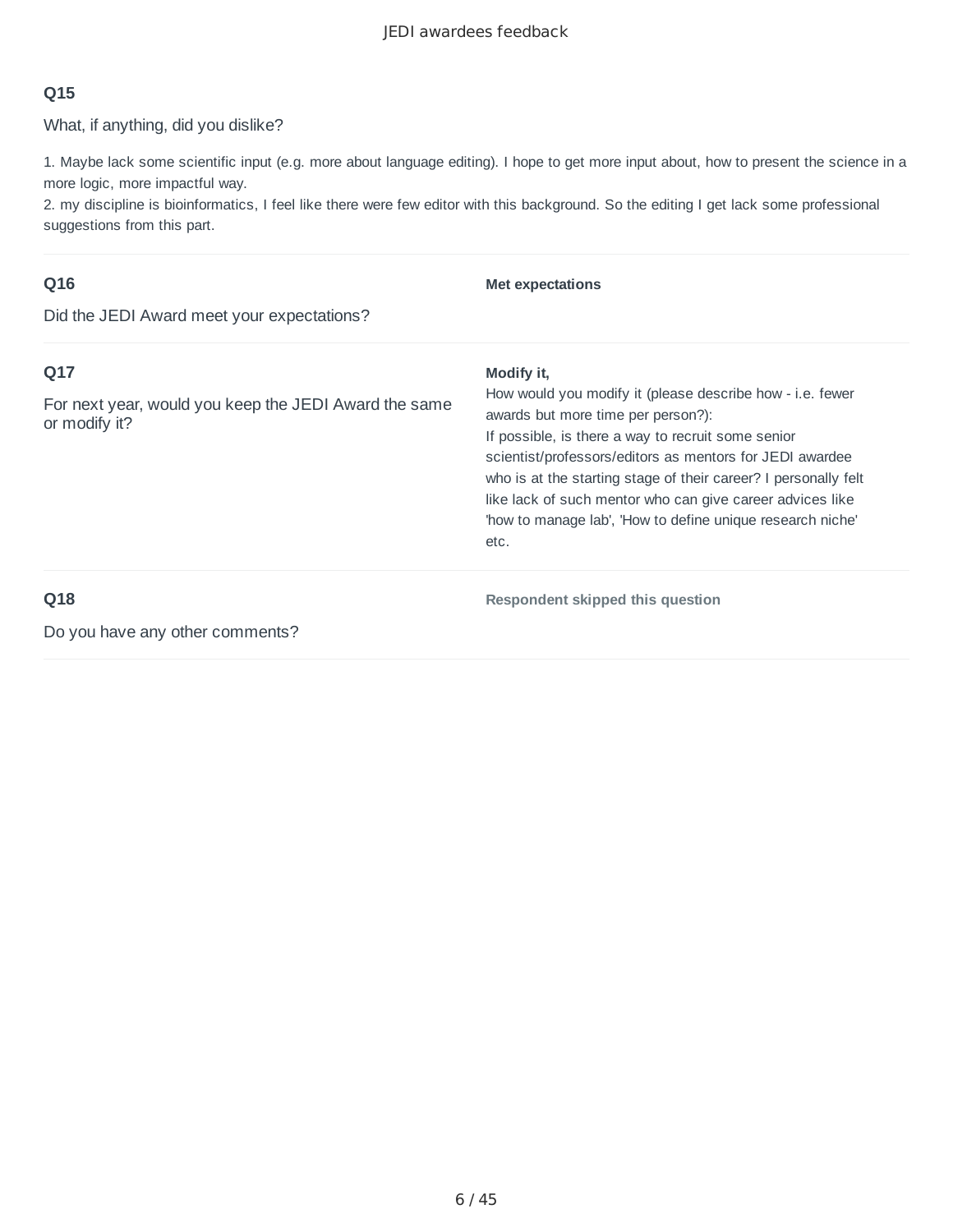#### COMPLETE

| Collector:            | Web Link 1 (Web Link)               |
|-----------------------|-------------------------------------|
| Started:              | Friday, October 01, 2021 6:57:20 AM |
| <b>Last Modified:</b> | Friday, October 01, 2021 8:16:51 AM |
| <b>Time Spent:</b>    | 01:19:30                            |
|                       |                                     |

Page 1: LSEF JEDI Awardees - Feedback

#### **Q1**

How did you hear about LSEF JEDI Awards

Other (please specify): My postdoc supervisor

## **Q2**

How or where should we advertise to ensure that we're reaching those who would benefit most from this program?

Twitter is great option, Facebook also. Maybe it would be good to email former awardees so they can circulate and promote LSEF JEDI awards in their institutions

| Q <sub>3</sub><br>What was your position when you received the award?          | Other (please specify):<br>Research Associate |
|--------------------------------------------------------------------------------|-----------------------------------------------|
| Q4<br>What is your current position?                                           | Other (please specify):<br>Research Associate |
| Q <sub>5</sub><br>Have you received support from an editor previously?         | <b>Yes</b>                                    |
| Q <sub>6</sub><br>Do you have access to a scientific editor at your institute? | <b>No</b>                                     |
| Q7<br>Which Editor did you work with?<br>Helen Pickersgill                     |                                               |
| Q8<br>What type of project did our Editor help with?                           | manuscript                                    |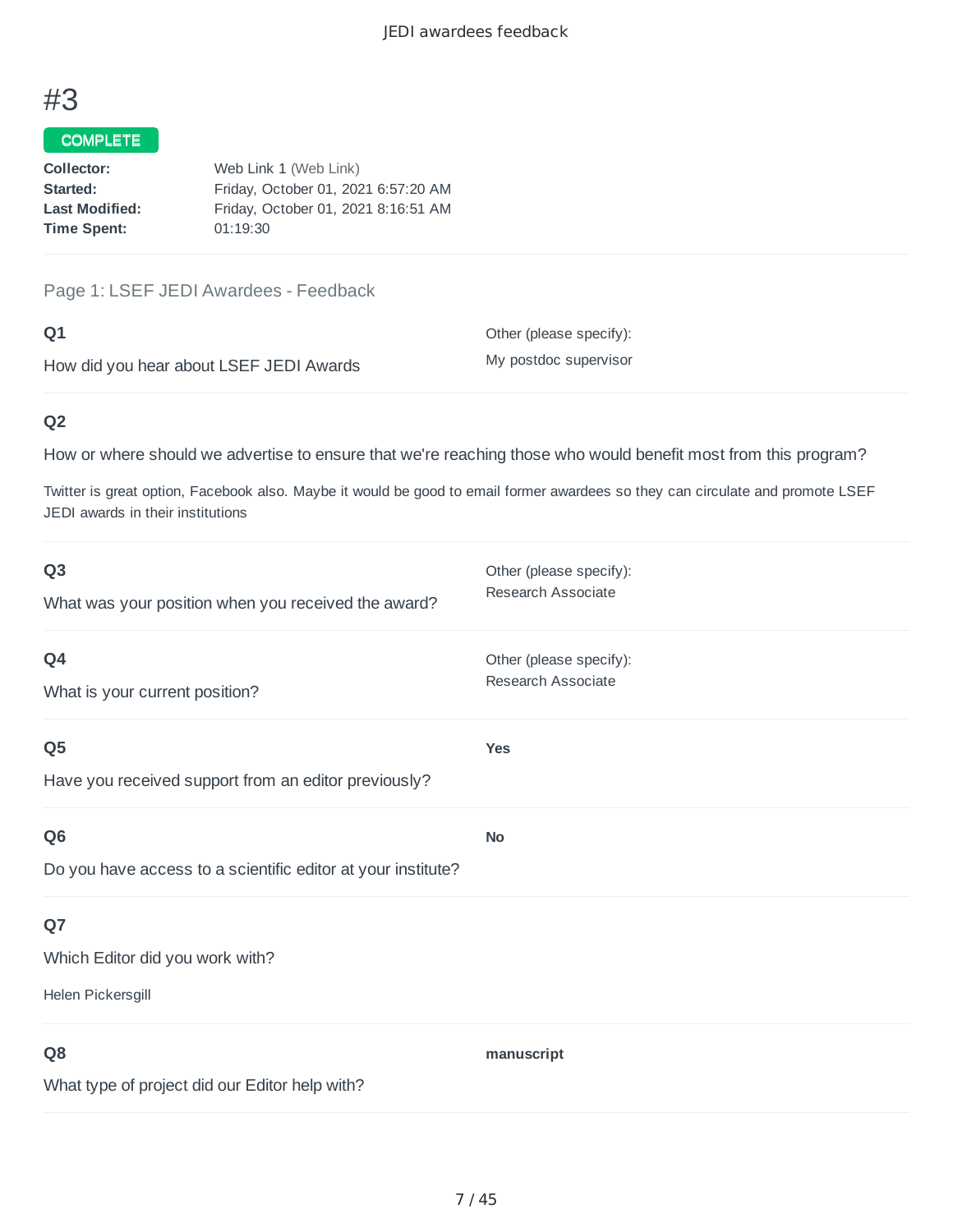What was the topic?

The role of astrocyte potassium channel Kir4.1 in Fragile x syndrome

| Q10                                                    | Improve the impact of my paper or proposal |
|--------------------------------------------------------|--------------------------------------------|
| What were you hoping to achieve from a JEDI award?     |                                            |
| Q11                                                    |                                            |
| Please rate the following. The JEDI award helped me to |                                            |
| Learn new skills                                       | Agree                                      |
| Expand my network                                      | Agree                                      |
| Grow my confidence                                     | Agree                                      |
| Improve my chances of getting published or funded      | <b>Strongly agree</b>                      |
| Improve the impact of my paper or proposal             | <b>Strongly agree</b>                      |
| Save time                                              | Agree                                      |
| Strengthen my science                                  | Agree                                      |
| Support my career progression                          | <b>Strongly agree</b>                      |
|                                                        |                                            |

#### **Q12**

#### Please rate the following

| <b>Timeliness</b>                 | <b>Excellent</b> |
|-----------------------------------|------------------|
| Quality of edit                   | <b>Excellent</b> |
| Ease of communication with editor | <b>Excellent</b> |
| Overall experience                | <b>Excellent</b> |

#### **Q13**

What is the current status of your edited paper or proposal? (If published, please add a citation)

Major revision in Nature Communications

#### **Q14**

What did you like about the experience?

I liked that I received a lot of comments about what should be and how it should be improved in the paper. It was very clear and straightforward, super fast and interactive so for me very easy to work on the manuscript and to improve it.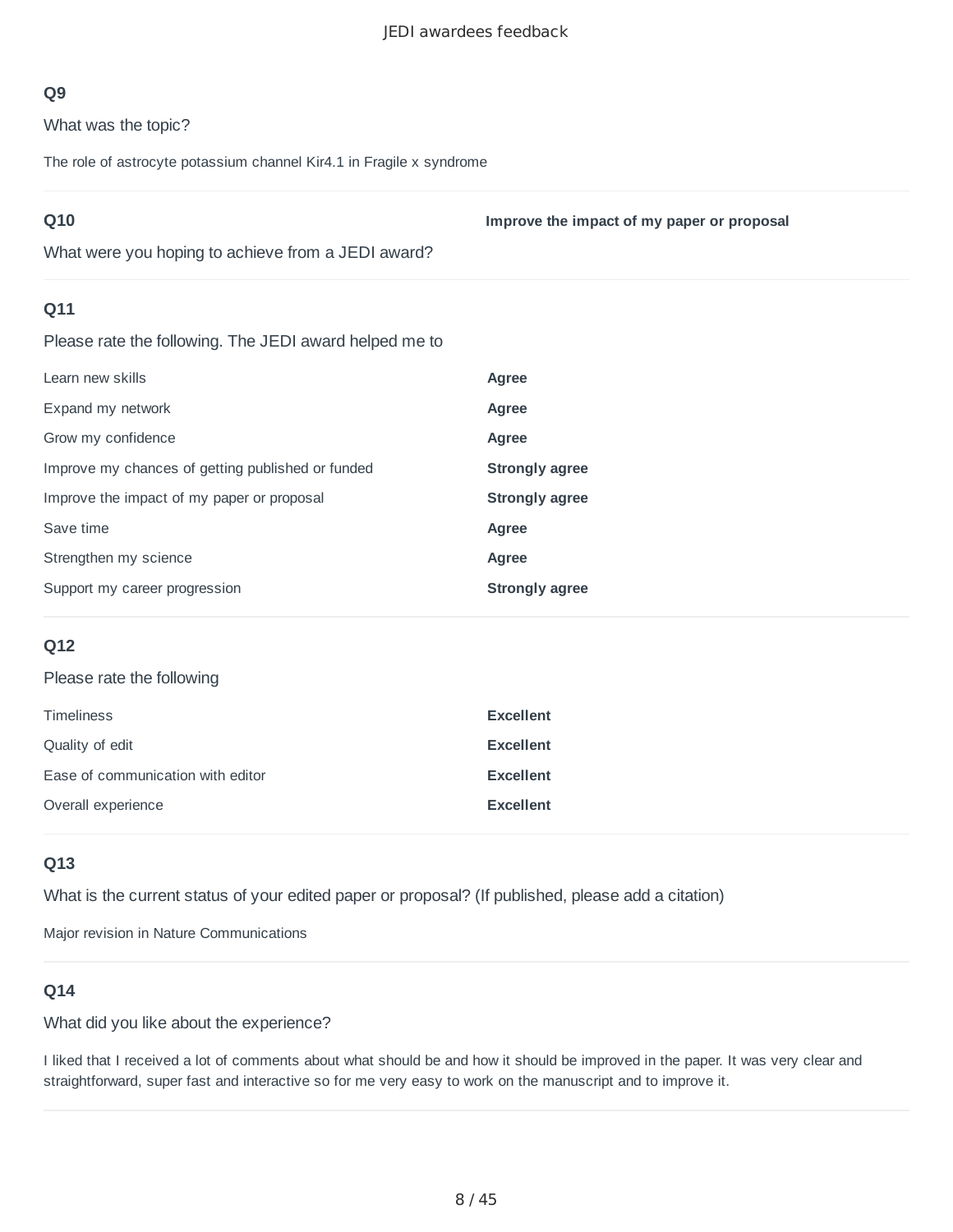**Respondent skipped this question**

## **Q15**

What, if anything, did you dislike?

| Q16                                                                    | <b>Exceeded expectations</b>                                                                    |
|------------------------------------------------------------------------|-------------------------------------------------------------------------------------------------|
| Did the JEDI Award meet your expectations?                             |                                                                                                 |
| Q17                                                                    | The same,                                                                                       |
| For next year, would you keep the JEDI Award the same<br>or modify it? | How would you modify it (please describe how - i.e. fewer<br>awards but more time per person?): |
|                                                                        | Hope you will have a possibility to give more awards                                            |

#### **Q18**

Do you have any other comments?

I was truly impressed with the feedback on my manuscript and with the whole process. I think you should advertise JEDI awards more, I am sure a lot of people would like to apply and try to improve their manuscript or grant proposal.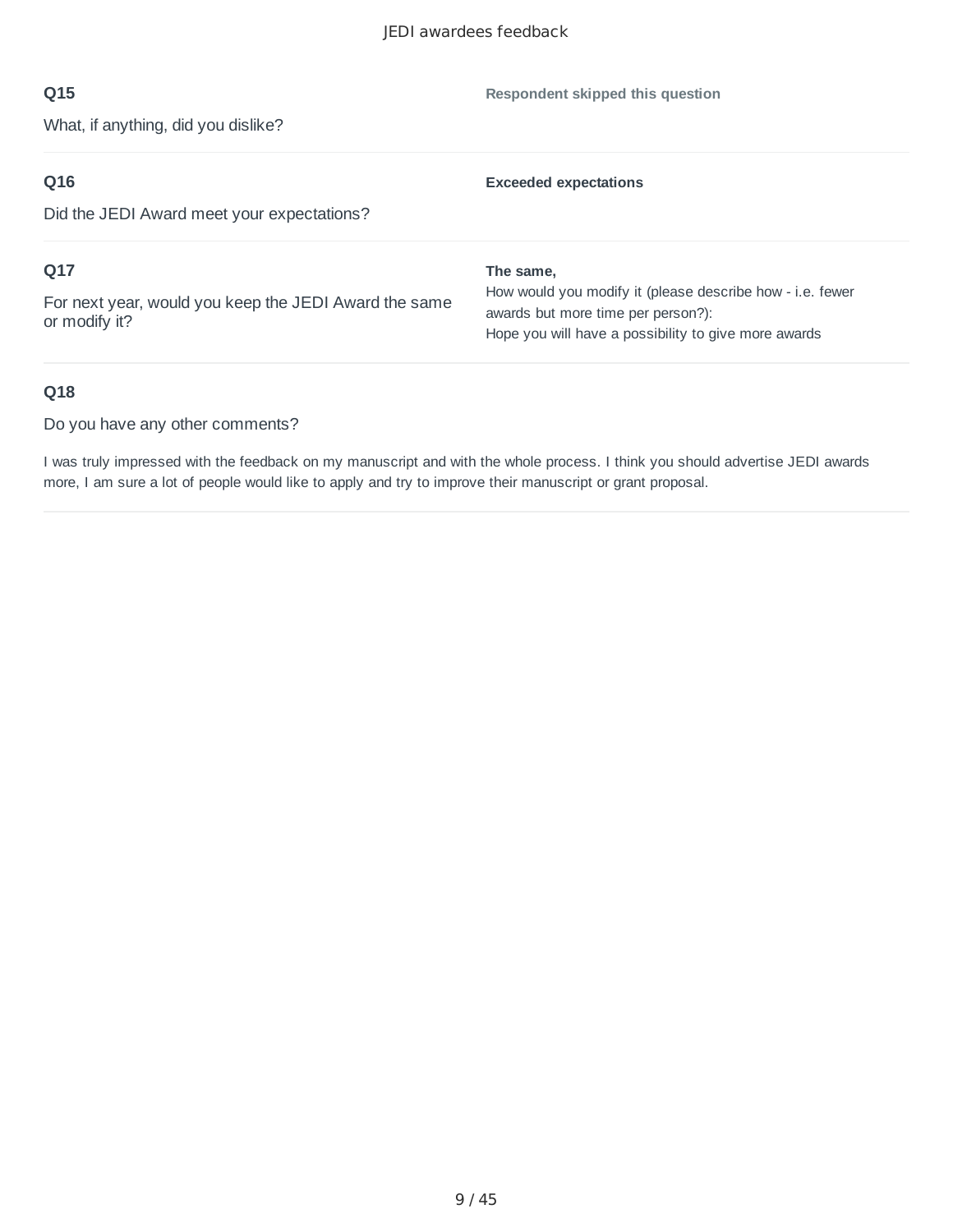# COMPLETE

| Collector:            | Web Link 1 (Web Link)                  |
|-----------------------|----------------------------------------|
| Started:              | Wednesday, October 06, 2021 7:40:04 PM |
| <b>Last Modified:</b> | Wednesday, October 06, 2021 8:31:25 PM |
| Time Spent:           | 00:51:21                               |
|                       |                                        |

Page 1: LSEF JEDI Awardees - Feedback

#### **Q1**

How did you hear about LSEF JEDI Awards

Other (please specify): Editor in Chief of TRSMH (Pr Brian)

## **Q2**

How or where should we advertise to ensure that we're reaching those who would benefit most from this program?

I think the target audience for your program is French-speaking Africa. A better diffusion in this part of the world will help you reach your objectives.

| Q <sub>3</sub>                                               | <b>Graduate Student</b> |
|--------------------------------------------------------------|-------------------------|
| What was your position when you received the award?          |                         |
| Q4                                                           | <b>Graduate Student</b> |
| What is your current position?                               |                         |
| Q <sub>5</sub>                                               | Yes                     |
| Have you received support from an editor previously?         |                         |
| Q <sub>6</sub>                                               | <b>No</b>               |
| Do you have access to a scientific editor at your institute? |                         |
| Q7                                                           |                         |
| Which Editor did you work with?                              |                         |
| Dr Matt Velinder                                             |                         |
| Q <sub>8</sub>                                               | manuscript              |
| What type of project did our Editor help with?               |                         |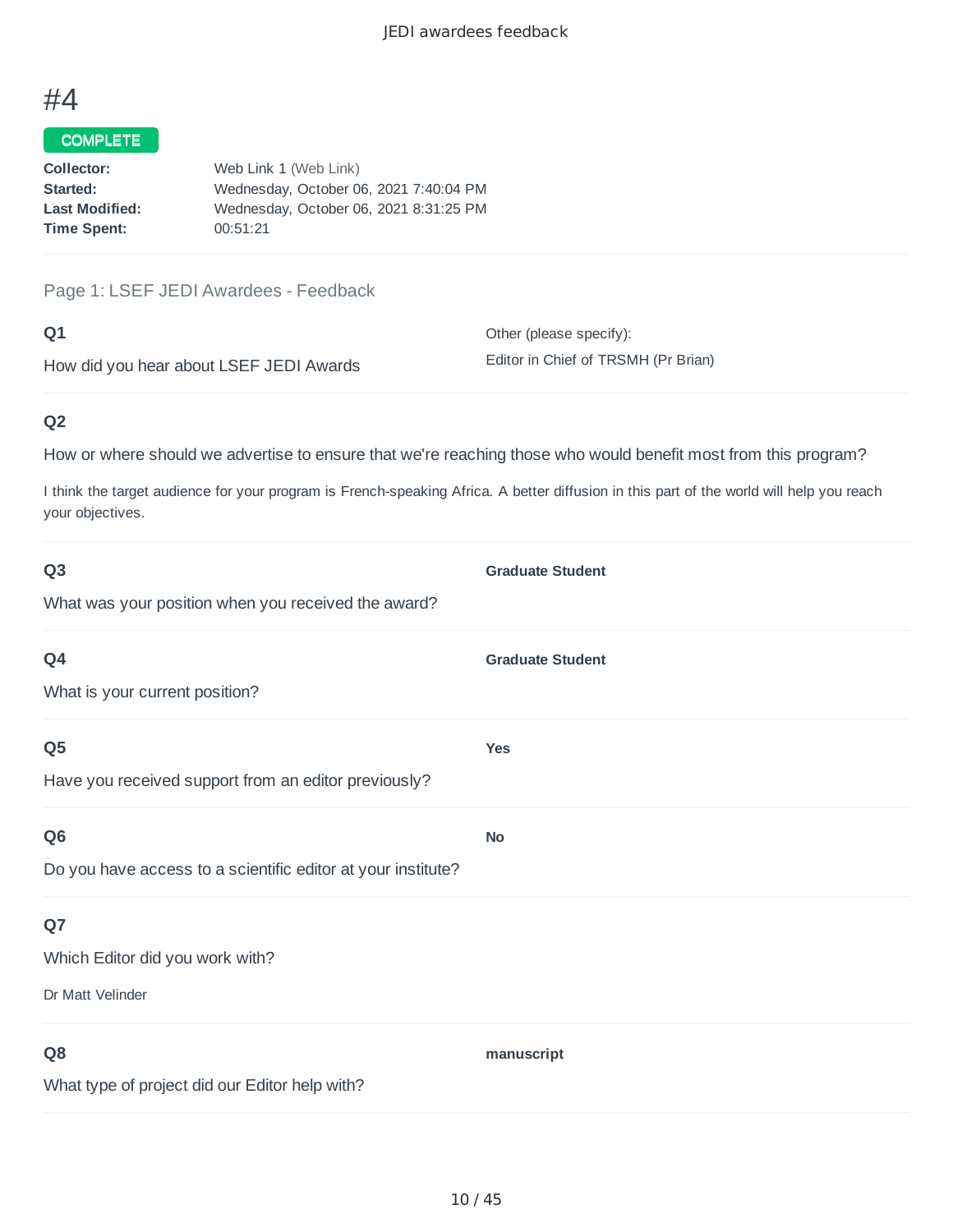What was the topic?

Snakebite frequencies and envenomation case management in primary health centers of the Bobo-Dioulasso health district (Burkina Faso) from 2014 to 2018

## **Q10**

**Improve the impact of my paper or proposal**

What were you hoping to achieve from a JEDI award?

#### **Q11**

Please rate the following. The JEDI award helped me to

Improve the impact of my paper or proposal **Strongly disagree**

#### **Q12**

Please rate the following

| <b>Timeliness</b>                 | <b>Excellent</b> |
|-----------------------------------|------------------|
| Quality of edit                   | <b>Excellent</b> |
| Ease of communication with editor | <b>Excellent</b> |
| Overall experience                | <b>Excellent</b> |

#### **Q13**

What is the current status of your edited paper or proposal? (If published, please add a citation)

Trans R Soc Trop Med Hyg 2021; 0: 1–8 https://doi.org/10.1093/trstmh/trab146 Advance Access publication 0 2021

#### **Q14**

What did you like about the experience?

This experience allowed me to improve the quality of my English and especially to deepen the quality of the writing of a manuscript with the guidance of Dr Matt

#### **Q15**

What, if anything, did you dislike?

No disappointment.

#### **Q16**

#### **Exceeded expectations**

Did the JEDI Award meet your expectations?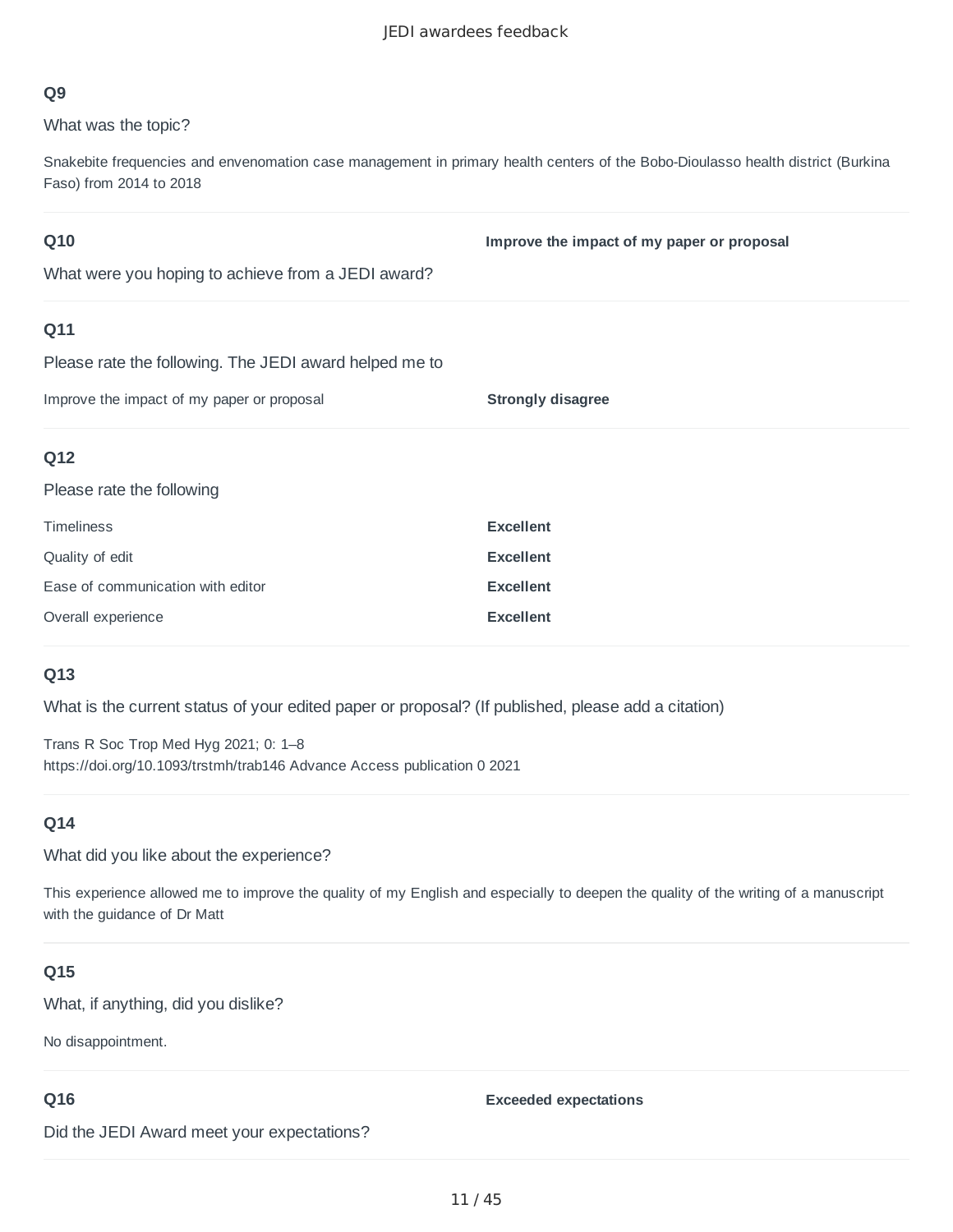#### **The same**

For next year, would you keep the JEDI Award the same or modify it?

#### **Q18**

Do you have any other comments?

I would like to thank the entire team of your program, especially Helen, Angela and Dr. Matt who were available and very responsive during the editing of my manuscript. I am convinced that it is thanks to their support that my manuscript was accepted and published. I will be grateful to you for my entire career. I have another manuscript in progress, and will take this one to thank your program team from the bottom of my heart. Long live the staff of your program and good luck to your program for what it does in equity and promotion of universal science.

Best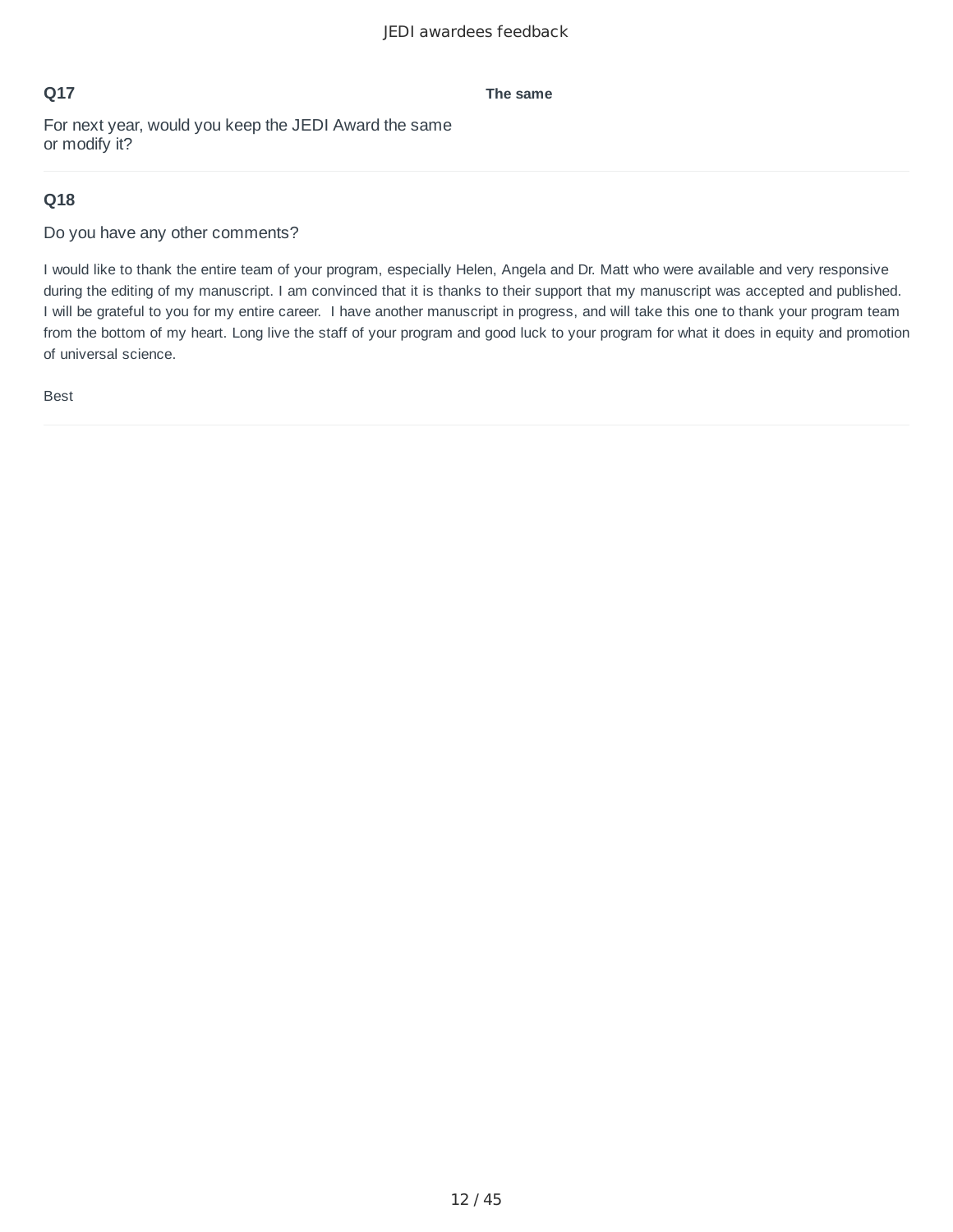### COMPLETE

| Collector:            | Web Link 1 (Web Link)                  |
|-----------------------|----------------------------------------|
| Started:              | Thursday, October 07, 2021 11:53:09 AM |
| <b>Last Modified:</b> | Thursday, October 07, 2021 11:58:43 AM |
| <b>Time Spent:</b>    | 00:05:33                               |
|                       |                                        |

Page 1: LSEF JEDI Awardees - Feedback

| ۰           | c |
|-------------|---|
| ×<br>w<br>× |   |

**Colleague**

How did you hear about LSEF JEDI Awards

## **Q2**

How or where should we advertise to ensure that we're reaching those who would benefit most from this program?

Scientific Meetings

| Q <sub>3</sub>                                               | <b>Assistant Professor</b> |
|--------------------------------------------------------------|----------------------------|
| What was your position when you received the award?          |                            |
| Q4                                                           | <b>Assistant Professor</b> |
| What is your current position?                               |                            |
| Q <sub>5</sub>                                               | <b>No</b>                  |
| Have you received support from an editor previously?         |                            |
| Q <sub>6</sub>                                               | <b>No</b>                  |
| Do you have access to a scientific editor at your institute? |                            |
| Q7                                                           |                            |
| Which Editor did you work with?                              |                            |
| Helen Pickersgill                                            |                            |
| Q <sub>8</sub>                                               | grant proposal             |
| What type of project did our Editor help with?               |                            |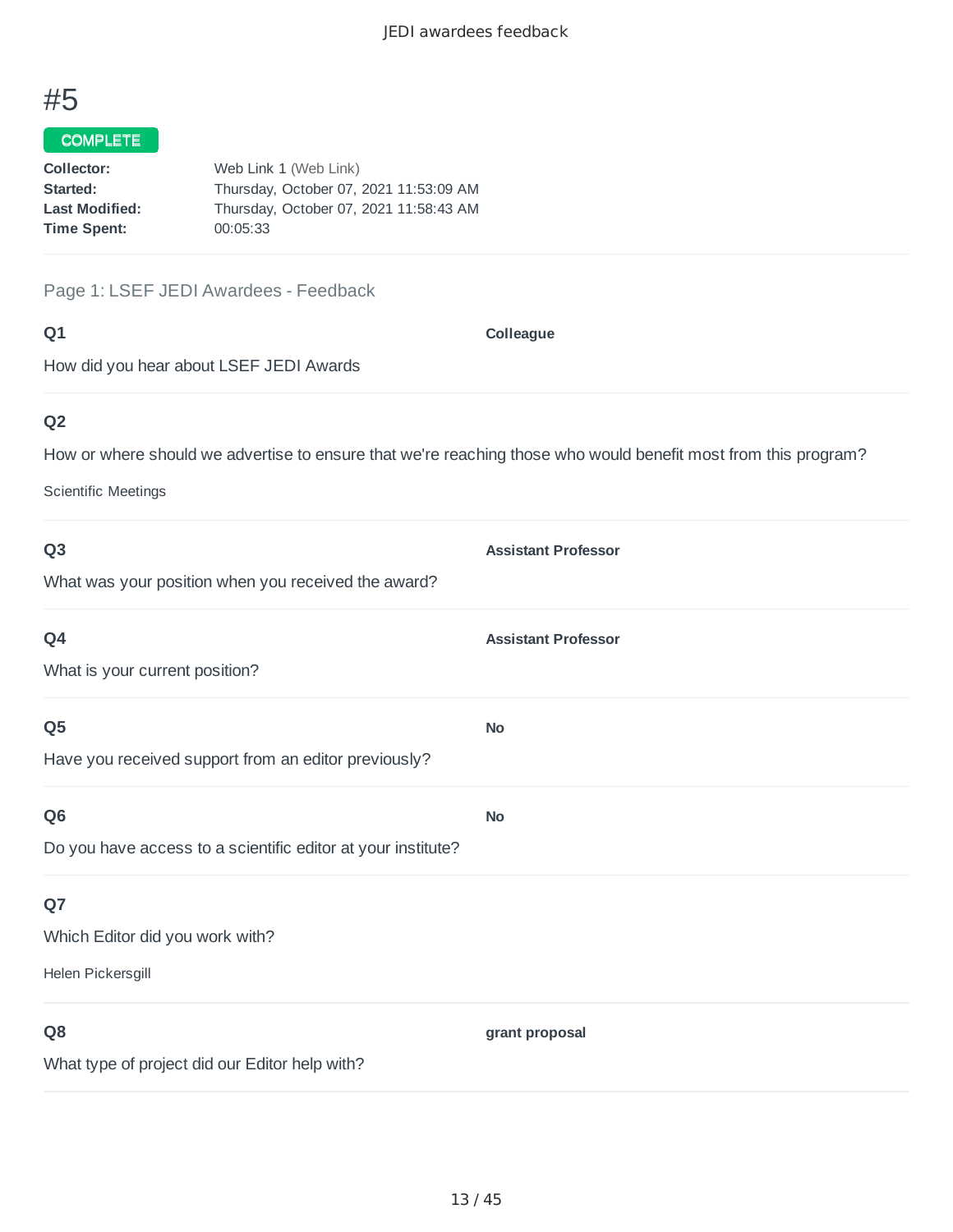What was the topic?

Abdominal aortic aneurysm

## **Q10**

**Improve my chances of getting published or funded**

What were you hoping to achieve from a JEDI award?

## **Q11**

Please rate the following. The JEDI award helped me to

| Learn new skills                                  | Strongly agree        |
|---------------------------------------------------|-----------------------|
| Expand my network                                 | <b>Strongly agree</b> |
| Grow my confidence                                | Agree                 |
| Improve my chances of getting published or funded | <b>Strongly agree</b> |
| Improve the impact of my paper or proposal        | <b>Strongly agree</b> |
| Save time                                         | Agree                 |
| Strengthen my science                             | <b>Strongly agree</b> |
| Support my career progression                     | <b>Strongly agree</b> |

## **Q12**

#### Please rate the following

| <b>Timeliness</b>                 | <b>Excellent</b> |
|-----------------------------------|------------------|
| Quality of edit                   | <b>Excellent</b> |
| Ease of communication with editor | <b>Excellent</b> |
| Overall experience                | <b>Excellent</b> |

## **Q13**

What is the current status of your edited paper or proposal? (If published, please add a citation)

The grant will be discussed next week

### **Q14**

What did you like about the experience?

It was very helpful.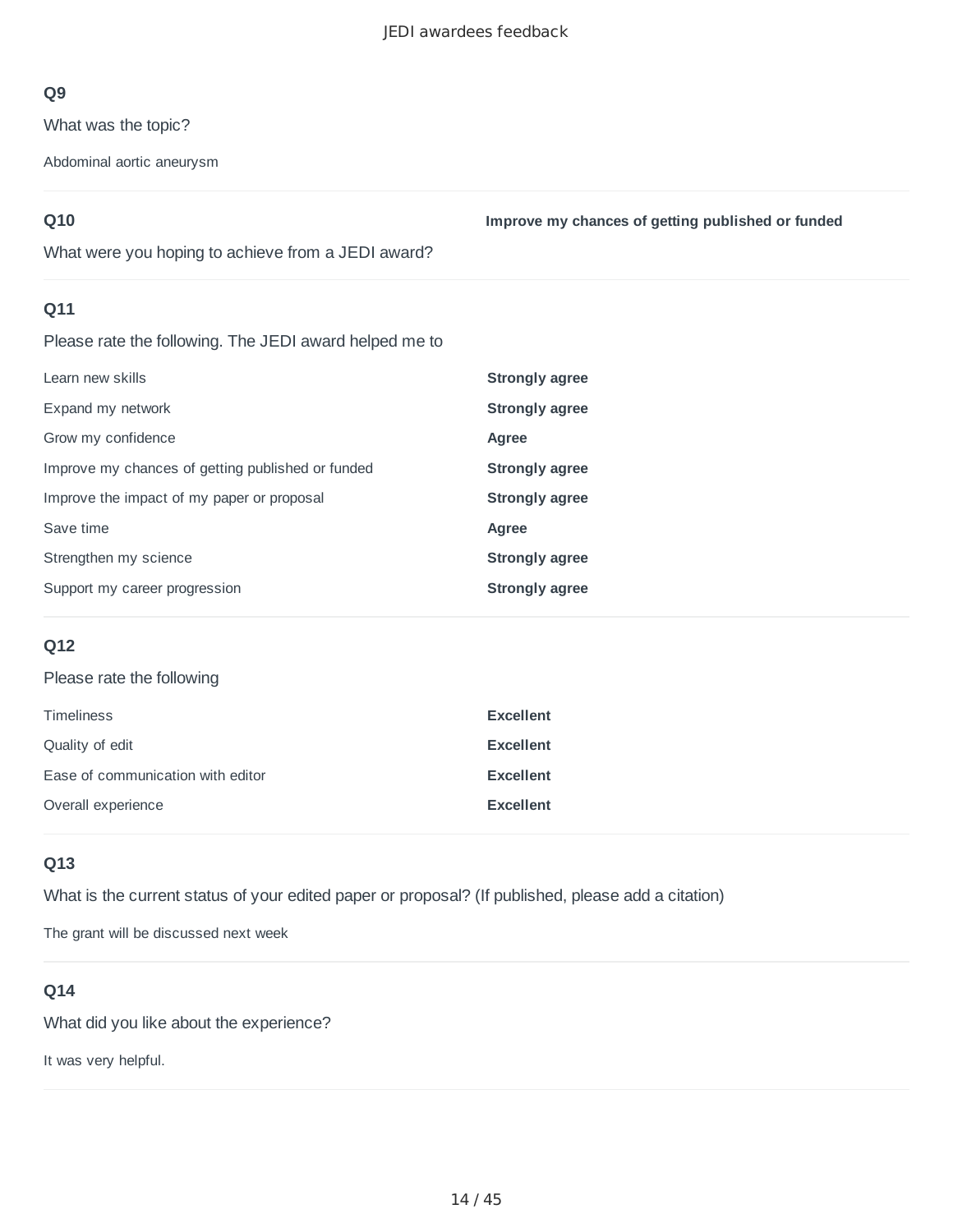What, if anything, did you dislike?

Nothing

| Q16                                                                    | <b>Exceeded expectations</b>     |
|------------------------------------------------------------------------|----------------------------------|
| Did the JEDI Award meet your expectations?                             |                                  |
| Q17                                                                    | The same                         |
| For next year, would you keep the JEDI Award the same<br>or modify it? |                                  |
| Q18                                                                    | Respondent skipped this question |
| Do you have any other comments?                                        |                                  |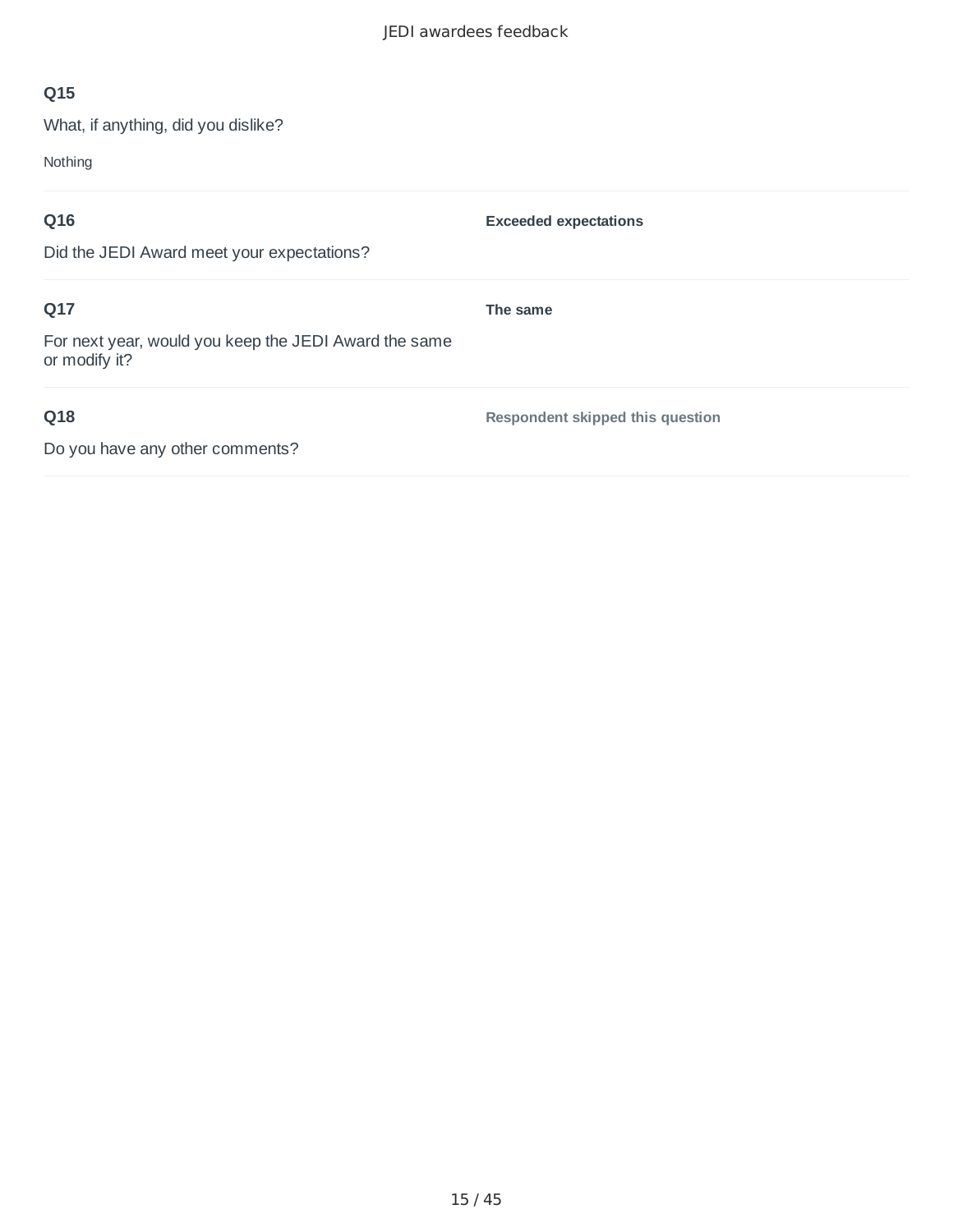#### COMPLETE

| Collector:            | Web Link 1 (Web Link)                  |
|-----------------------|----------------------------------------|
| Started:              | Thursday, October 07, 2021 12:43:31 PM |
| <b>Last Modified:</b> | Thursday, October 07, 2021 12:48:13 PM |
| <b>Time Spent:</b>    | 00:04:42                               |
|                       |                                        |

Page 1: LSEF JEDI Awardees - Feedback

| Q1                                      | Colleague,              |
|-----------------------------------------|-------------------------|
| How did you hear about LSEF JEDI Awards | Other (please specify): |
|                                         | <b>YCA Network!</b>     |

### **Q2**

How or where should we advertise to ensure that we're reaching those who would benefit most from this program?

I think Twitter is a broad audience and many URM graduate students use it. I would consider reaching out to #AcademicChatter and letting them know about the opportunity and to share.

| Q <sub>3</sub>                                               | <b>Graduate Student</b> |
|--------------------------------------------------------------|-------------------------|
| What was your position when you received the award?          |                         |
| Q4                                                           | <b>Graduate Student</b> |
| What is your current position?                               |                         |
| Q <sub>5</sub>                                               | <b>No</b>               |
| Have you received support from an editor previously?         |                         |
| Q <sub>6</sub>                                               | <b>No</b>               |
| Do you have access to a scientific editor at your institute? |                         |
| Q7                                                           |                         |
| Which Editor did you work with?                              |                         |
| Dr. Rosy Hosking                                             |                         |
| Q <sub>8</sub>                                               | manuscript              |
| What type of project did our Editor help with?               |                         |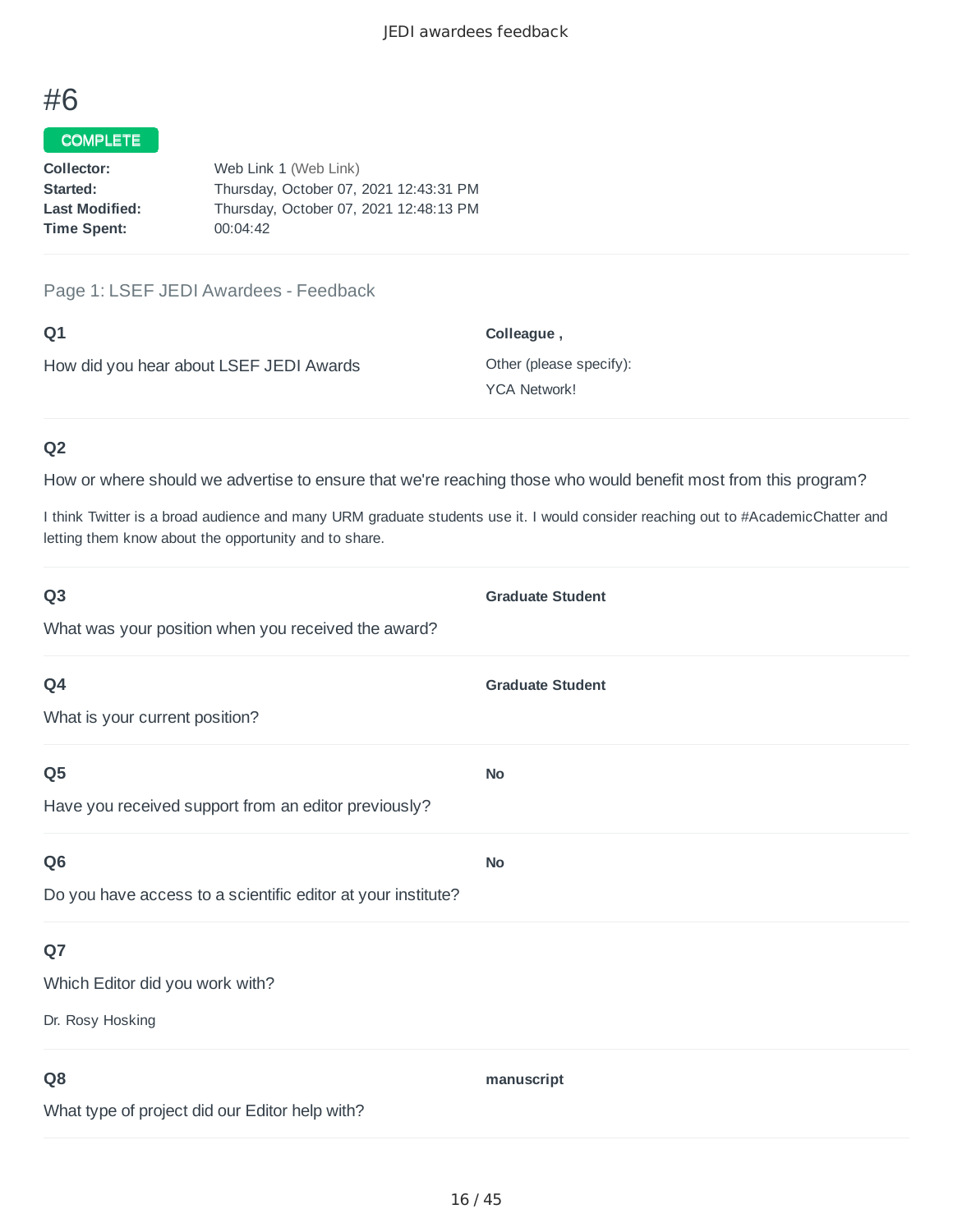What was the topic?

Lean mass preservation after menopause using a bone targeting drug.

| Q10                                                    | Grow my confidence    |
|--------------------------------------------------------|-----------------------|
| What were you hoping to achieve from a JEDI award?     |                       |
| Q11                                                    |                       |
| Please rate the following. The JEDI award helped me to |                       |
| Learn new skills                                       | <b>Strongly agree</b> |
| Expand my network                                      | Agree                 |
| Grow my confidence                                     | <b>Strongly agree</b> |
| Improve my chances of getting published or funded      | <b>Strongly agree</b> |
| Improve the impact of my paper or proposal             | Agree                 |
| Save time                                              | <b>Neutral</b>        |
| Strengthen my science                                  | Agree                 |
| Support my career progression                          | Agree                 |

#### **Q12**

#### Please rate the following

| <b>Timeliness</b>                 | <b>Excellent</b> |
|-----------------------------------|------------------|
| Quality of edit                   | <b>Excellent</b> |
| Ease of communication with editor | <b>Excellent</b> |
| Overall experience                | <b>Excellent</b> |

#### **Q13**

What is the current status of your edited paper or proposal? (If published, please add a citation)

It is currently "In Process" at a journal! We submitted it and hope for the best! :)

#### **Q14**

#### What did you like about the experience?

I liked directly interacting with my JEDI mentor, and being able to ask her questions that may come across as silly. It was an extremely non-judgemental space, and I did feel like I could ask her simple questions without feeling foolish. I also appreciated that even applying for the award motivated me to wrap up my manuscript so it was ready to be edited.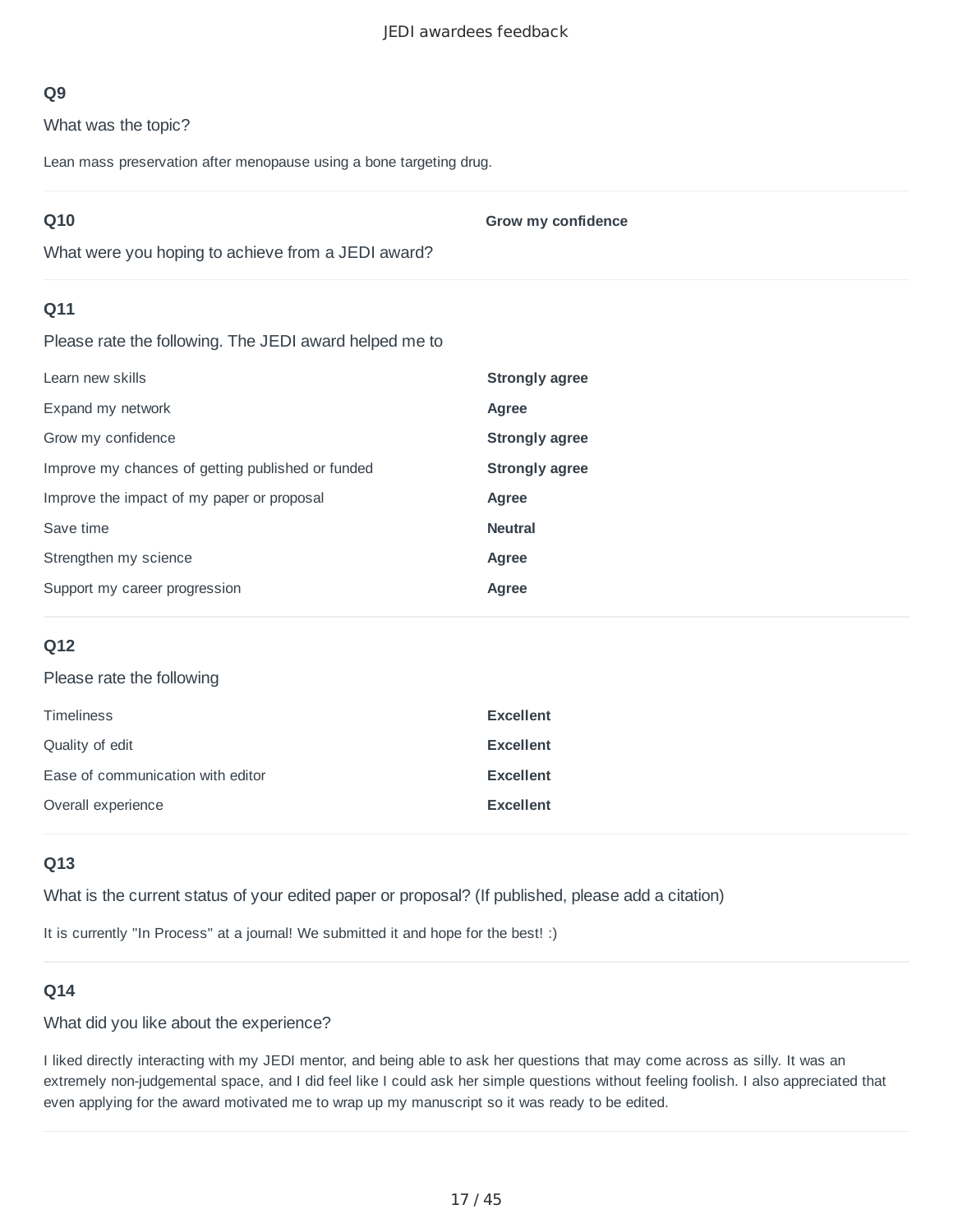What, if anything, did you dislike?

Nothing, it was wonderful! I recommended a friend apply (look out for another Nebraska Student soon!)

## **Q16**

Did the JEDI Award meet your expectations?

## **Q17**

**The same**

**Exceeded expectations**

For next year, would you keep the JEDI Award the same or modify it?

## **Q18**

Do you have any other comments?

I had an amazing experience! As my friends and I all begin our dissertations, I find myself asking, does a similar resource exist for dissertation help! HA! Thank you all for your support, this has been a wonderful experience.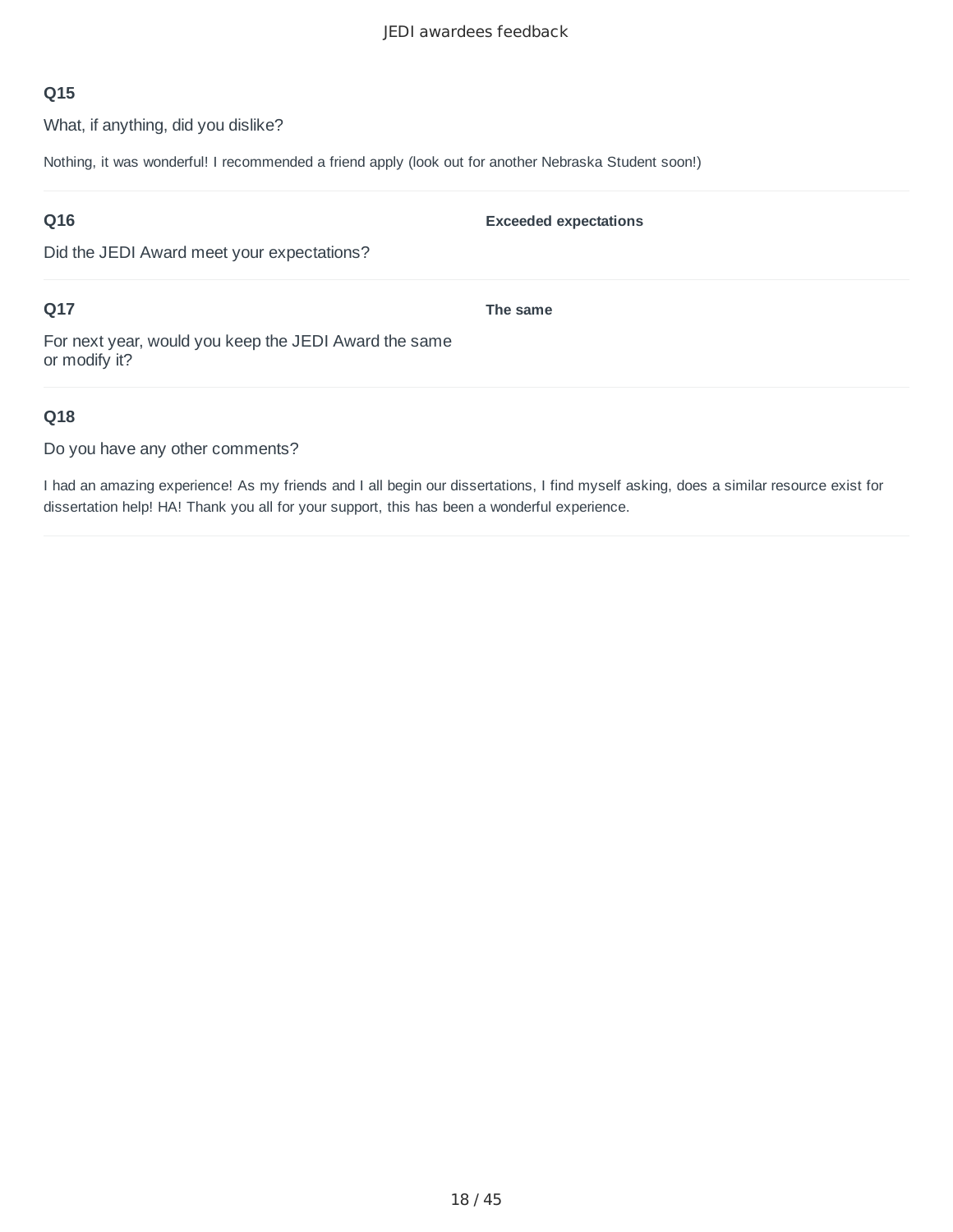# COMPLETE

| Web Link 1 (Web Link)                 |
|---------------------------------------|
| Thursday, October 07, 2021 1:56:41 PM |
| Thursday, October 07, 2021 2:00:58 PM |
| 00:04:17                              |
|                                       |

Page 1: LSEF JEDI Awardees - Feedback

#### **Q1**

**Twitter**

How did you hear about LSEF JEDI Awards

## **Q2**

How or where should we advertise to ensure that we're reaching those who would benefit most from this program?

In addition to the Twitter and LinkedIn ads, it might be beneficial to link through professional societies?

| Q <sub>3</sub>                                               | <b>Assistant Professor</b> |
|--------------------------------------------------------------|----------------------------|
| What was your position when you received the award?          |                            |
| Q4                                                           | <b>Assistant Professor</b> |
| What is your current position?                               |                            |
| Q <sub>5</sub>                                               | <b>No</b>                  |
| Have you received support from an editor previously?         |                            |
| Q <sub>6</sub>                                               | <b>No</b>                  |
| Do you have access to a scientific editor at your institute? |                            |
| Q7                                                           |                            |
| Which Editor did you work with?                              |                            |
| Helen Pickersgill                                            |                            |
| Q <sub>8</sub>                                               | manuscript                 |
| What type of project did our Editor help with?               |                            |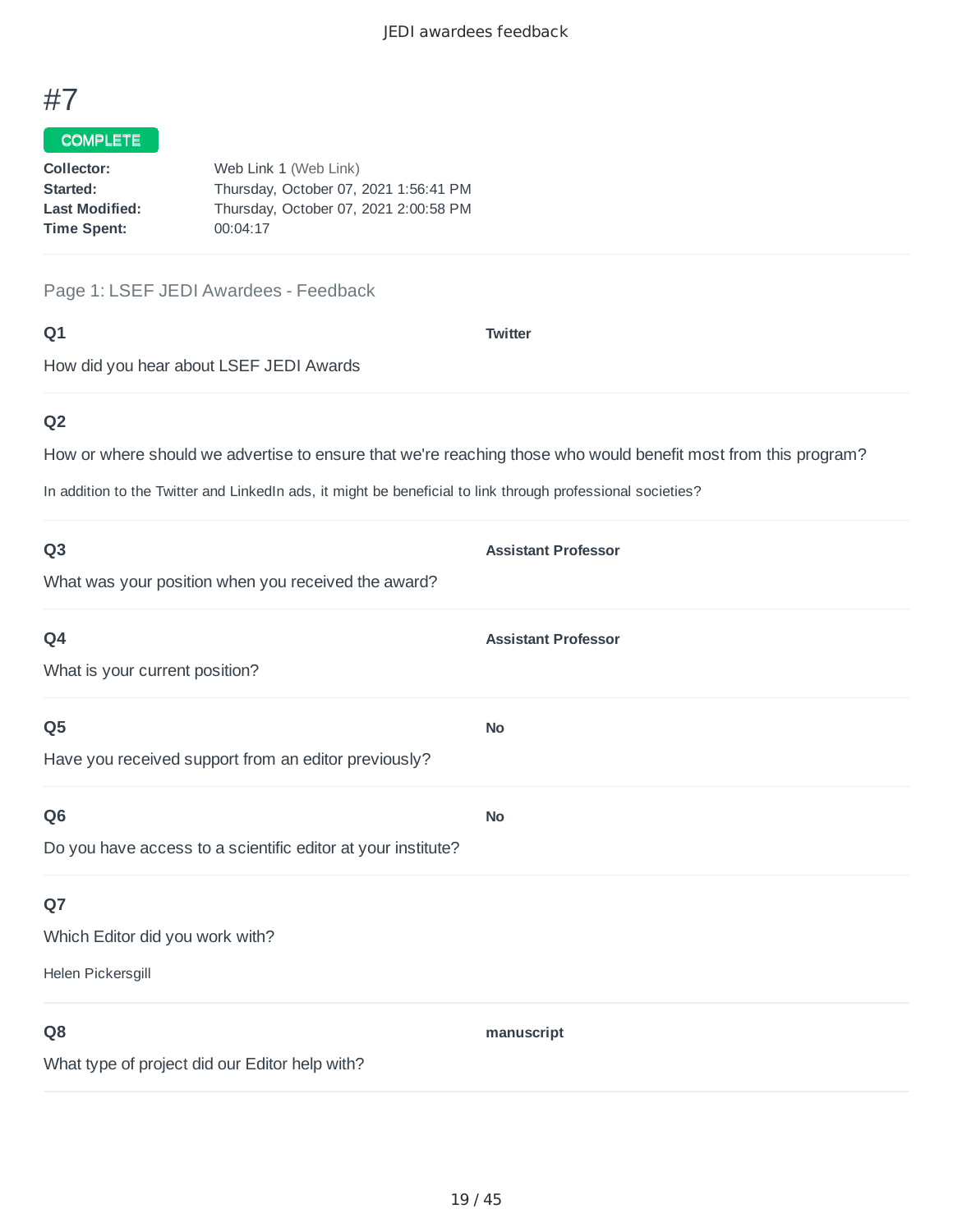What was the topic?

Immunotherapy

## **Q10**

**Improve my chances of getting published or funded**

What were you hoping to achieve from a JEDI award?

## **Q11**

Please rate the following. The JEDI award helped me to

| Learn new skills                                  | Strongly agree |
|---------------------------------------------------|----------------|
| Expand my network                                 | Agree          |
| Grow my confidence                                | Strongly agree |
| Improve my chances of getting published or funded | Strongly agree |
| Improve the impact of my paper or proposal        | Strongly agree |
| Save time                                         | Strongly agree |
| Strengthen my science                             | Strongly agree |
| Support my career progression                     | Strongly agree |

## **Q12**

#### Please rate the following

| <b>Timeliness</b>                 | <b>Excellent</b> |
|-----------------------------------|------------------|
| Quality of edit                   | <b>Excellent</b> |
| Ease of communication with editor | <b>Excellent</b> |
| Overall experience                | <b>Excellent</b> |

## **Q13**

What is the current status of your edited paper or proposal? (If published, please add a citation)

Submitted to Nature Communications and made it through the first round of reviews but could not address reviewers comments due to the need for additional patient samples that do not exist, so have submitted to Blood.

## **Q14**

What did you like about the experience?

Excellent feedback which elevated the manuscript and my understanding of how to structure future manuscripts.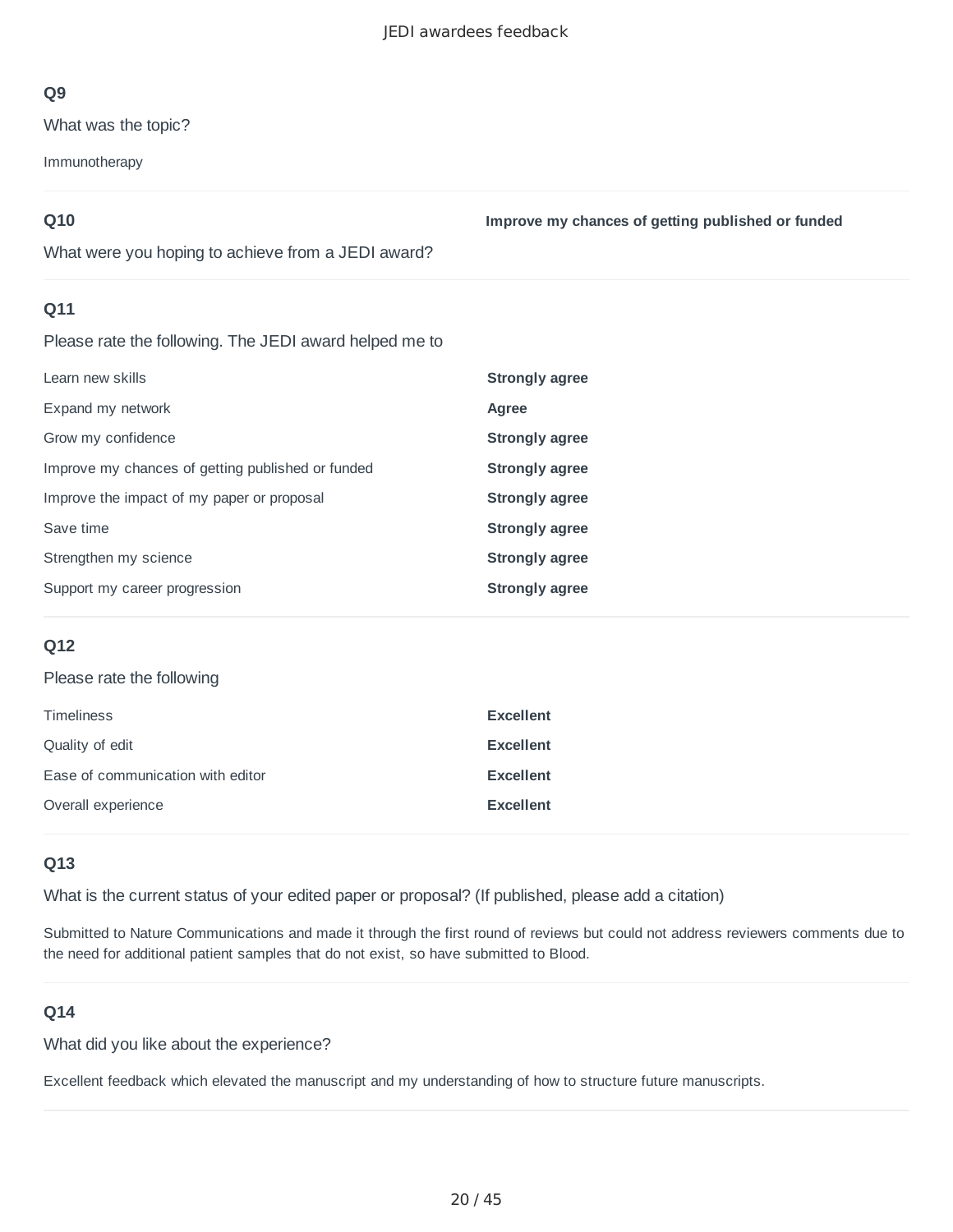What, if anything, did you dislike?

Nothing

| Q16                                                                    | <b>Exceeded expectations</b>     |
|------------------------------------------------------------------------|----------------------------------|
| Did the JEDI Award meet your expectations?                             |                                  |
| Q17                                                                    | The same                         |
| For next year, would you keep the JEDI Award the same<br>or modify it? |                                  |
| Q18                                                                    | Respondent skipped this question |
| Do you have any other comments?                                        |                                  |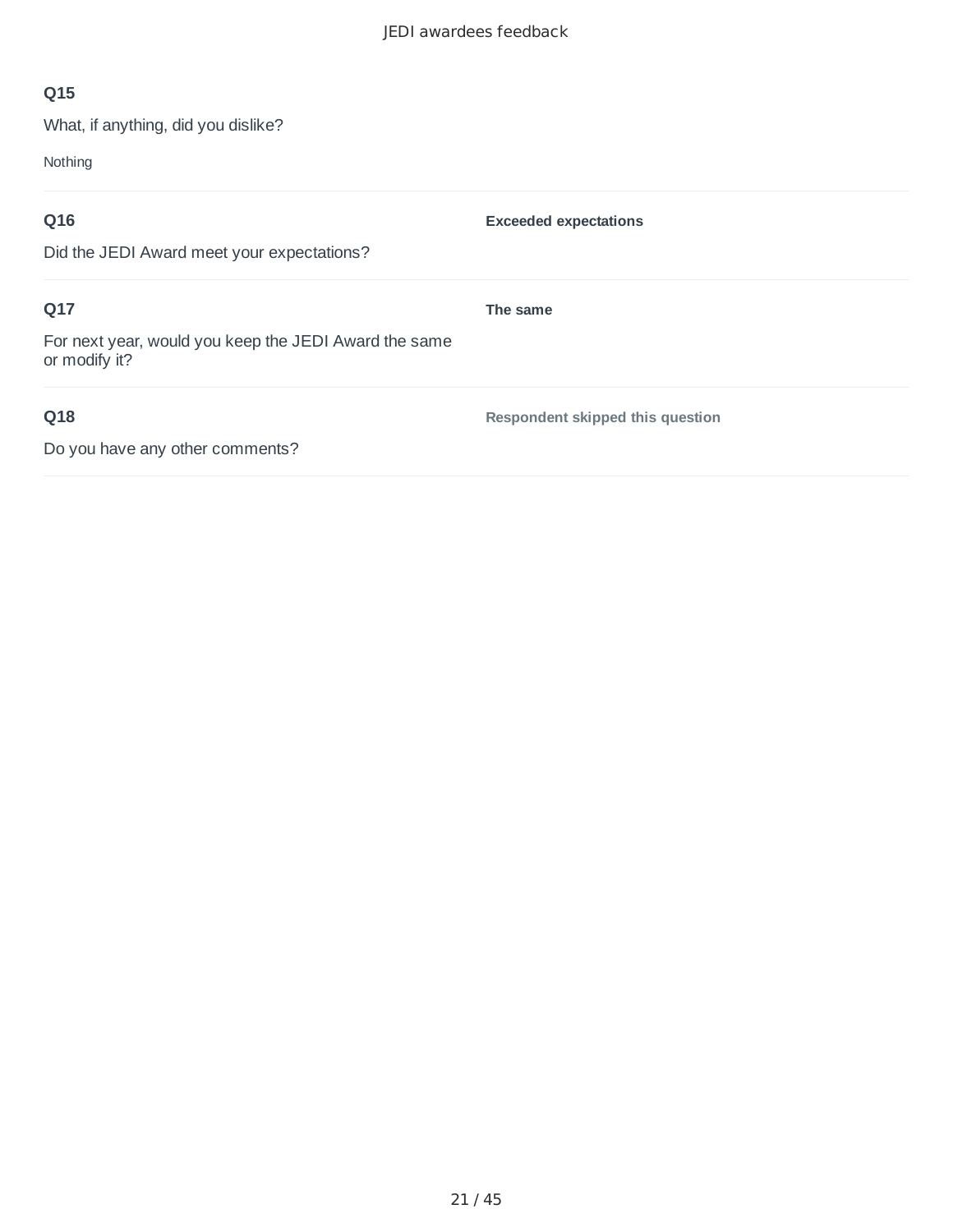### COMPLETE

| Web Link 1 (Web Link)                 |
|---------------------------------------|
| Thursday, October 07, 2021 2:00:30 PM |
| Thursday, October 07, 2021 2:03:24 PM |
|                                       |
|                                       |

#### Page 1: LSEF JEDI Awardees - Feedback

#### **Q1**

**Email from LSEF**

How did you hear about LSEF JEDI Awards

## **Q2**

How or where should we advertise to ensure that we're reaching those who would benefit most from this program?

Twitter, conferences,

| Q <sub>3</sub>                                               | <b>Assistant Professor</b> |
|--------------------------------------------------------------|----------------------------|
| What was your position when you received the award?          |                            |
| Q4                                                           | <b>Assistant Professor</b> |
| What is your current position?                               |                            |
| Q <sub>5</sub>                                               | <b>Yes</b>                 |
| Have you received support from an editor previously?         |                            |
| Q <sub>6</sub>                                               | <b>No</b>                  |
| Do you have access to a scientific editor at your institute? |                            |
| Q7                                                           |                            |
| Which Editor did you work with?                              |                            |
| Diana Stafforini                                             |                            |
| Q <sub>8</sub>                                               | grant proposal             |
| What type of project did our Editor help with?               |                            |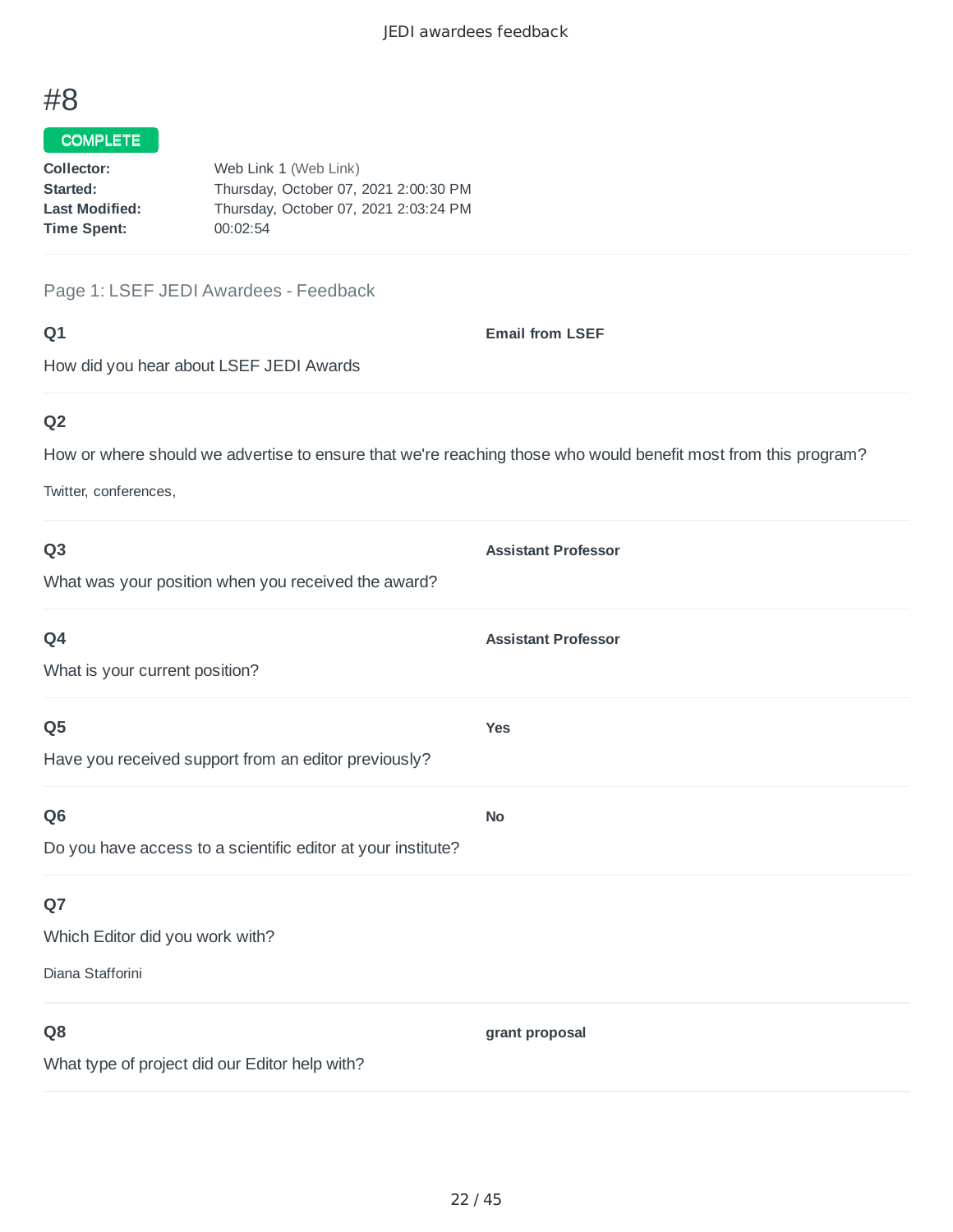What was the topic?

intracellular bacteria

## **Q10**

**Improve my chances of getting published or funded**

What were you hoping to achieve from a JEDI award?

## **Q11**

Please rate the following. The JEDI award helped me to

| Learn new skills                                  | Strongly agree        |
|---------------------------------------------------|-----------------------|
| Expand my network                                 | <b>Disagree</b>       |
| Grow my confidence                                | <b>Disagree</b>       |
| Improve my chances of getting published or funded | Strongly agree        |
| Improve the impact of my paper or proposal        | <b>Strongly agree</b> |
| Save time                                         | <b>Strongly agree</b> |
| Strengthen my science                             | Strongly agree        |
| Support my career progression                     | Strongly agree        |

## **Q12**

#### Please rate the following

| <b>Timeliness</b>                 | <b>Excellent</b> |
|-----------------------------------|------------------|
| Quality of edit                   | <b>Excellent</b> |
| Ease of communication with editor | <b>Excellent</b> |
| Overall experience                | <b>Excellent</b> |

## **Q13**

What is the current status of your edited paper or proposal? (If published, please add a citation)

under review

## **Q14**

What did you like about the experience?

the frequent back and forth and the personal connection. This resulted in a much improved proposal and also in my learning new skills for future applications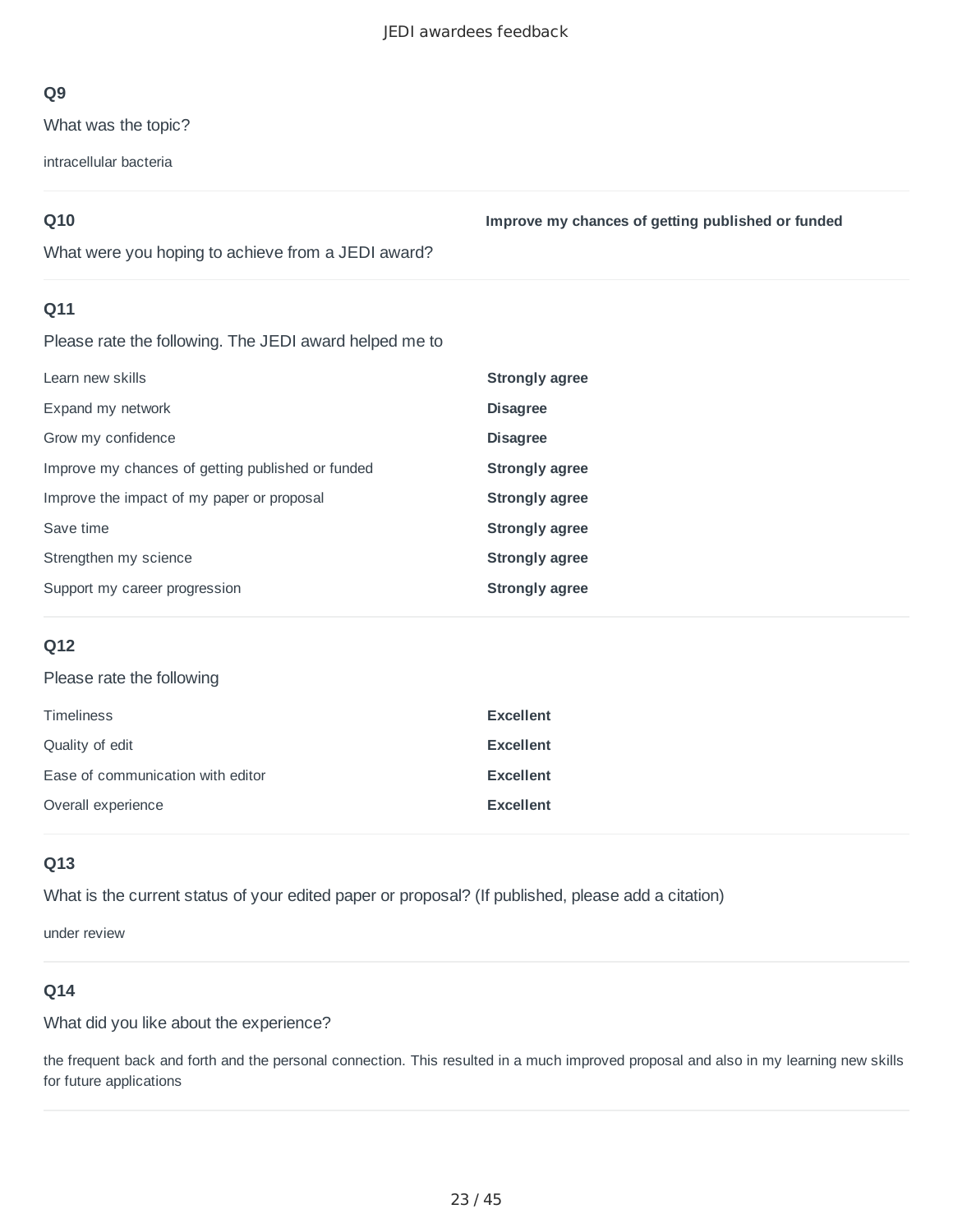| Q15                                                                    | Respondent skipped this question |
|------------------------------------------------------------------------|----------------------------------|
| What, if anything, did you dislike?                                    |                                  |
| Q16                                                                    | <b>Exceeded expectations</b>     |
| Did the JEDI Award meet your expectations?                             |                                  |
| Q17                                                                    | The same                         |
| For next year, would you keep the JEDI Award the same<br>or modify it? |                                  |
| Q18                                                                    | Respondent skipped this question |
| Do you have any other comments?                                        |                                  |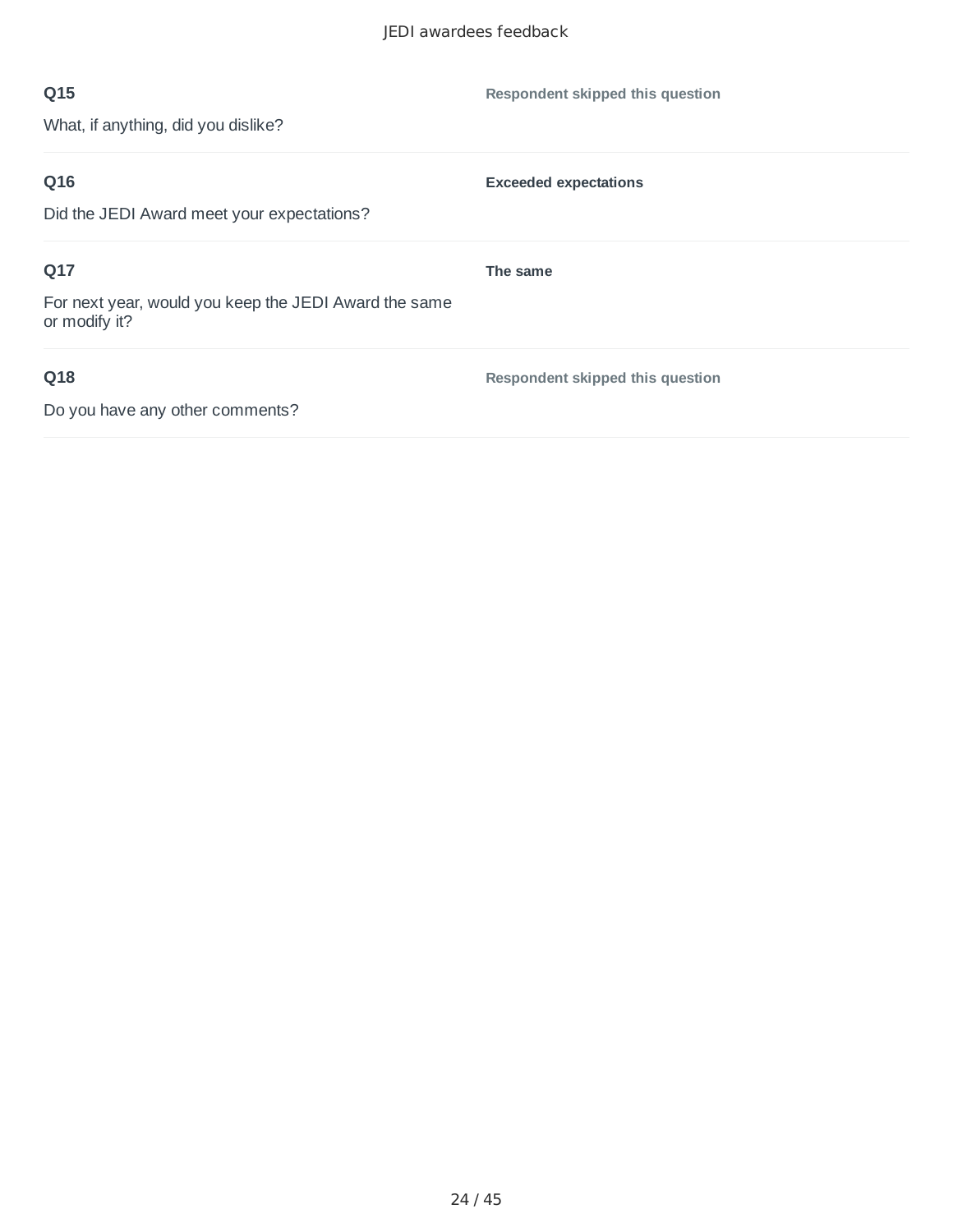#### COMPLETE

| Collector:            | Web Link 1 (Web Link)                 |
|-----------------------|---------------------------------------|
| Started:              | Thursday, October 07, 2021 3:51:12 PM |
| <b>Last Modified:</b> | Thursday, October 07, 2021 3:59:17 PM |
| <b>Time Spent:</b>    | 00:08:04                              |
|                       |                                       |

#### Page 1: LSEF JEDI Awardees - Feedback

#### **Q1**

**Colleague**

How did you hear about LSEF JEDI Awards

## **Q2**

How or where should we advertise to ensure that we're reaching those who would benefit most from this program?

Conferences Twitter/social media University officials that caters to minority groups on their campus

| Q <sub>3</sub>                                               | <b>Graduate Student</b>          |
|--------------------------------------------------------------|----------------------------------|
| What was your position when you received the award?          |                                  |
| Q4                                                           | <b>Graduate Student</b>          |
| What is your current position?                               |                                  |
| Q <sub>5</sub>                                               | <b>No</b>                        |
| Have you received support from an editor previously?         |                                  |
| Q <sub>6</sub>                                               | <b>No</b>                        |
| Do you have access to a scientific editor at your institute? |                                  |
| Q7                                                           | Respondent skipped this question |
| Which Editor did you work with?                              |                                  |
| Q <sub>8</sub>                                               | Other (please specify):          |
| What type of project did our Editor help with?               | <b>Both</b>                      |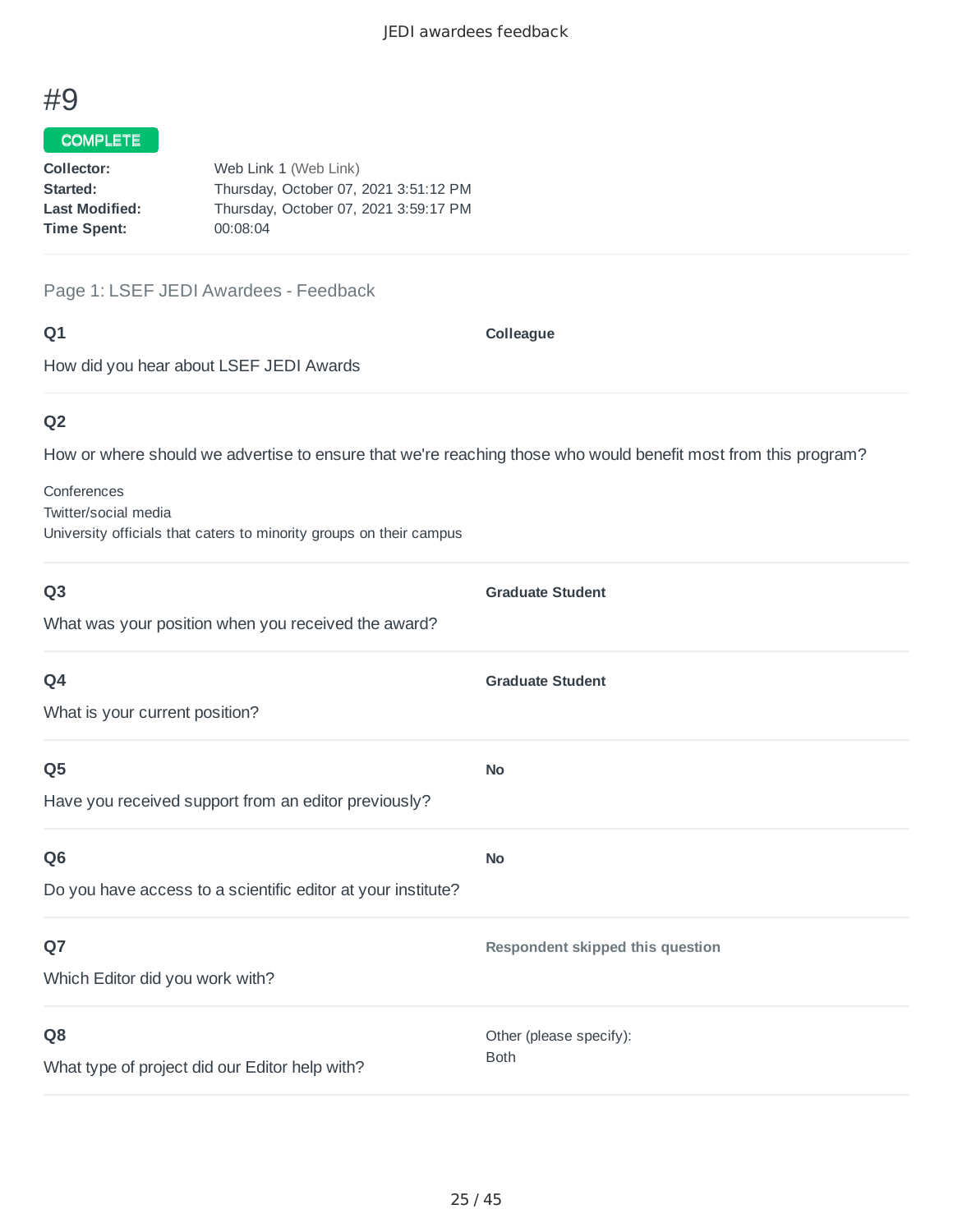What was the topic?

Manuscript- review article for scientific journal on Fic proteins function in bacteria Grant- Predoctoral fellowship studying the role a single Fic protein in stress response and how that relates to hypertension in Bordetella infection.

#### **Q10**

**Improve my chances of getting published or funded**

What were you hoping to achieve from a JEDI award?

## **Q11**

Please rate the following. The JEDI award helped me to

| Learn new skills                                  | <b>Strongly agree</b> |
|---------------------------------------------------|-----------------------|
| Expand my network                                 | <b>Strongly agree</b> |
| Grow my confidence                                | <b>Neutral</b>        |
| Improve my chances of getting published or funded | <b>Strongly agree</b> |
| Improve the impact of my paper or proposal        | Strongly agree        |
| Save time                                         | Strongly agree        |
| Strengthen my science                             | <b>Strongly agree</b> |
| Support my career progression                     | Strongly agree        |

## **Q12**

Please rate the following

| <b>Timeliness</b>                 | <b>Excellent</b> |
|-----------------------------------|------------------|
| Quality of edit                   | <b>Excellent</b> |
| Ease of communication with editor | <b>Excellent</b> |
| Overall experience                | <b>Excellent</b> |

#### **Q13**

What is the current status of your edited paper or proposal? (If published, please add a citation)

Finalizing to submit before the end of the year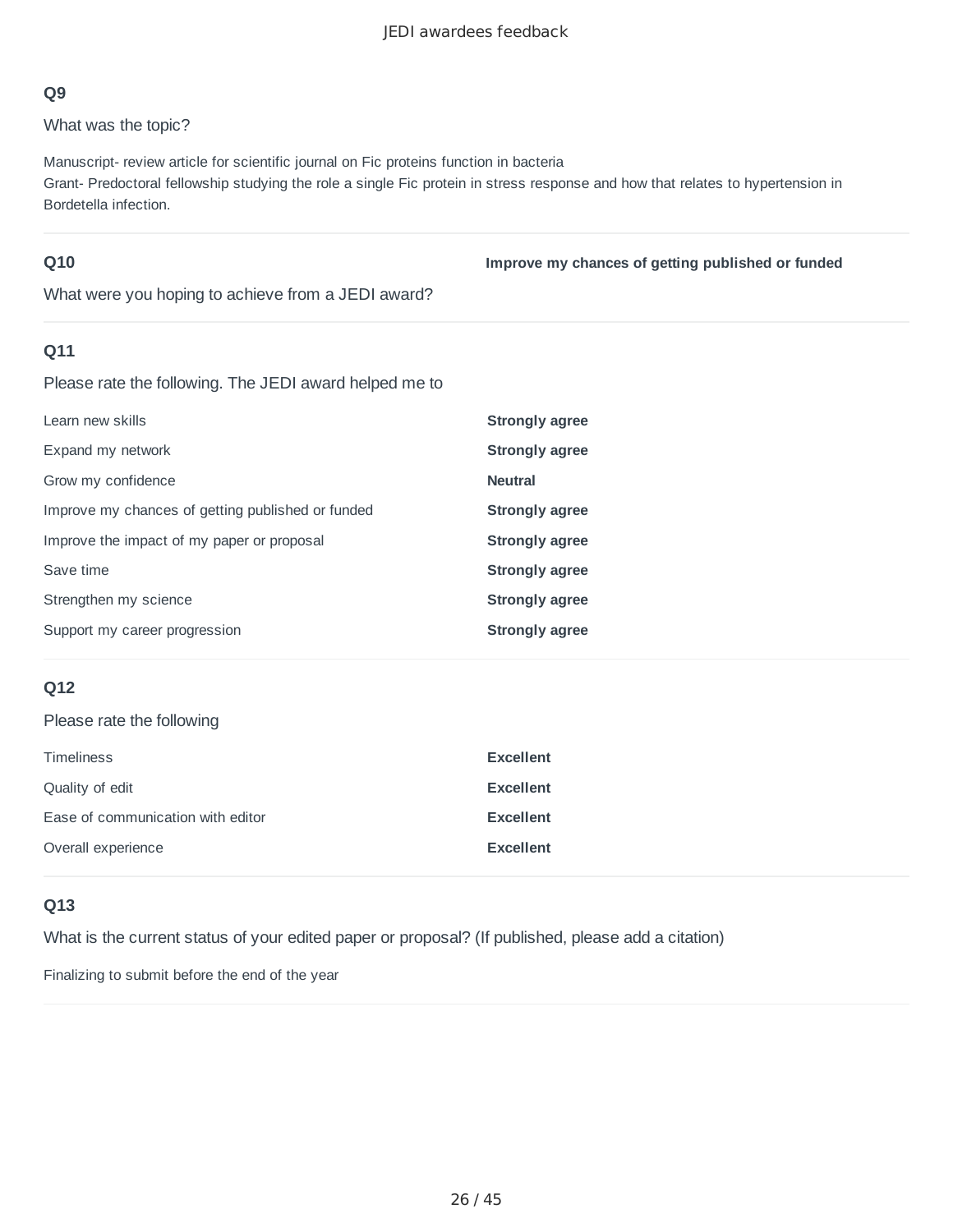#### JEDI awardees feedback

#### **Q14**

What did you like about the experience?

Editors are understanding and willing to help despite being given a short timeline. Willingness to meet and discuss the grant proposal to ensure they grasp the project before making edits. Very professional and timely in feedback.

Easy to follow feedback and comments and makes editing documents easier and better for publication/funding.

#### **Q15**

What, if anything, did you dislike?

N/a

| Q16<br>Did the JEDI Award meet your expectations?                             | <b>Exceeded expectations</b>                                                                                                                                                                                                         |
|-------------------------------------------------------------------------------|--------------------------------------------------------------------------------------------------------------------------------------------------------------------------------------------------------------------------------------|
| Q17<br>For next year, would you keep the JEDI Award the same<br>or modify it? | How would you modify it (please describe how - i.e. fewer<br>awards but more time per person?):<br>Confused by this question. Is the award renewable and can<br>we ask for more help later down the line on say another<br>document? |
| Q18                                                                           | Respondent skipped this question                                                                                                                                                                                                     |

Do you have any other comments?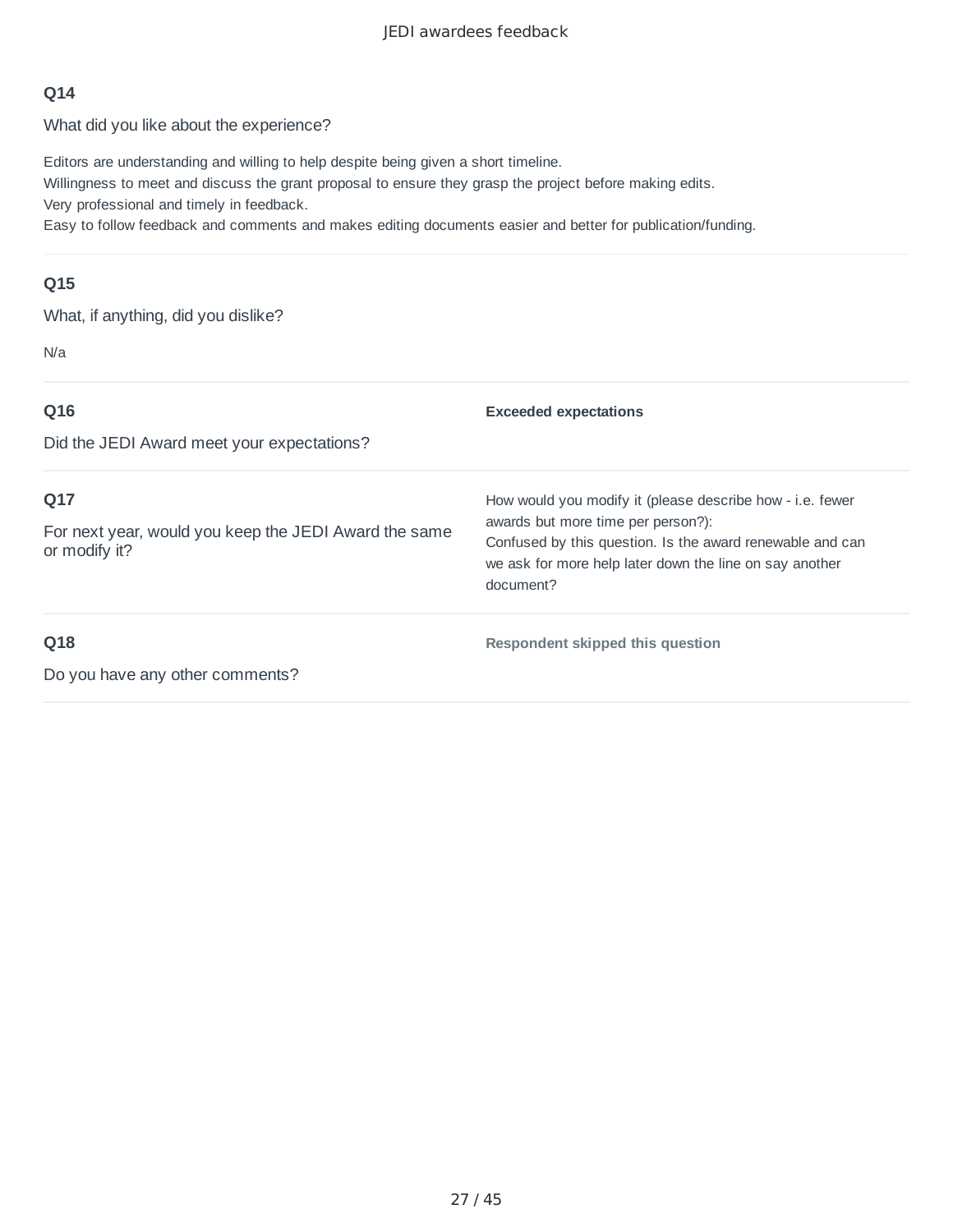### COMPLETE

| Collector:            | Web Link 1 (Web Link)                |
|-----------------------|--------------------------------------|
| Started:              | Sunday, October 10, 2021 10:49:41 PM |
| <b>Last Modified:</b> | Sunday, October 10, 2021 11:02:27 PM |
| <b>Time Spent:</b>    | 00:12:45                             |
|                       |                                      |

Page 1: LSEF JEDI Awardees - Feedback

#### **Q1**

**Colleague**

How did you hear about LSEF JEDI Awards

# **Q2**

How or where should we advertise to ensure that we're reaching those who would benefit most from this program?

**Twitter** Emails to Residents and Fellows

| Q <sub>3</sub><br>What was your position when you received the award? | Other (please specify):<br>Resident physician |
|-----------------------------------------------------------------------|-----------------------------------------------|
| Q4<br>What is your current position?                                  | Other (please specify):<br>Resident physician |
| Q <sub>5</sub>                                                        | <b>No</b>                                     |
| Have you received support from an editor previously?                  |                                               |
| Q <sub>6</sub>                                                        | <b>No</b>                                     |
| Do you have access to a scientific editor at your institute?          |                                               |
| Q7                                                                    |                                               |
| Which Editor did you work with?                                       |                                               |
| Sabbi Lall                                                            |                                               |
| Q8                                                                    | manuscript                                    |
| What type of project did our Editor help with?                        |                                               |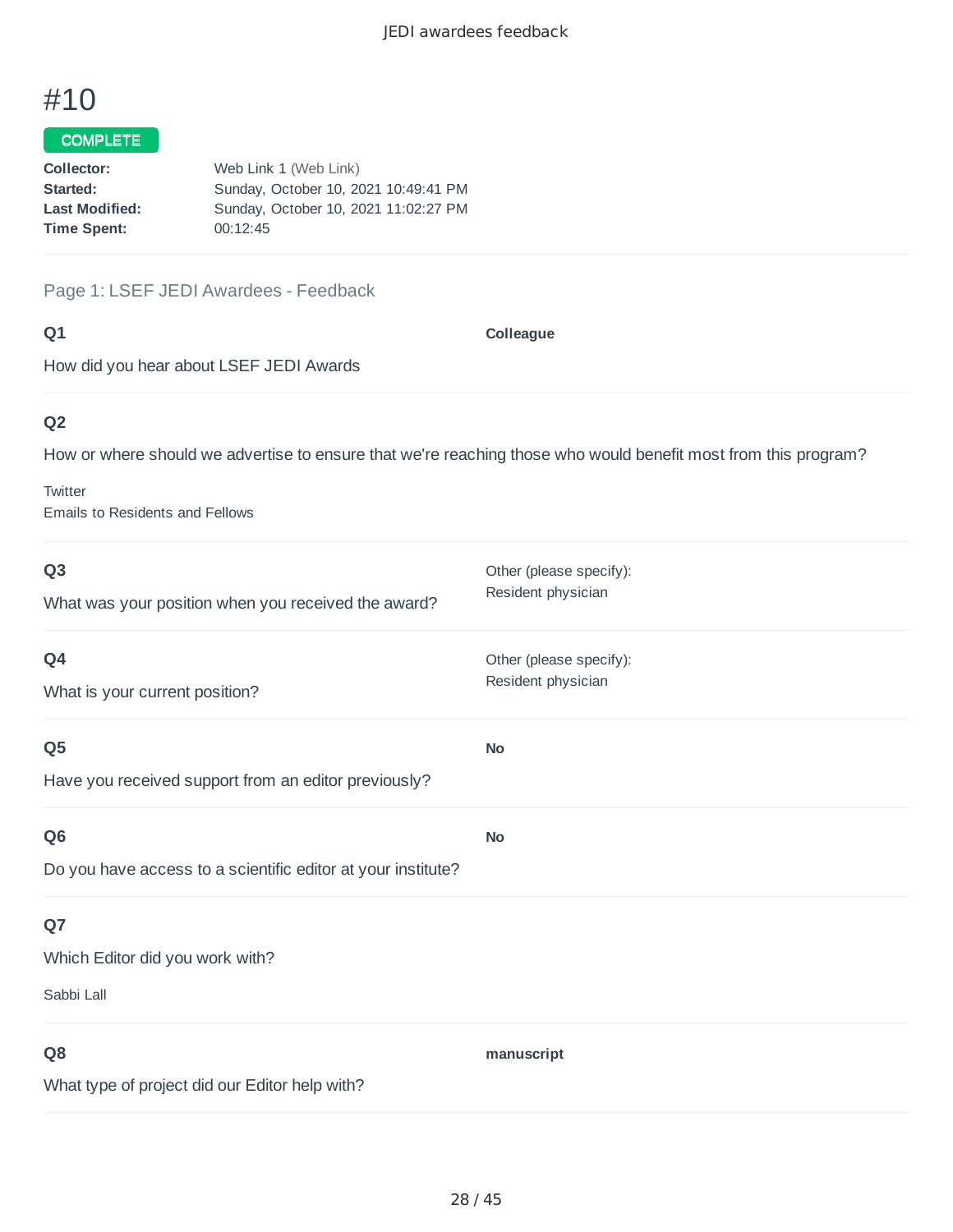What was the topic?

Trends in the Racial and Ethnic Diversity in the US Urology Workforce

| Q10                                                    | Improve the impact of my paper or proposal |
|--------------------------------------------------------|--------------------------------------------|
| What were you hoping to achieve from a JEDI award?     |                                            |
| Q11                                                    |                                            |
| Please rate the following. The JEDI award helped me to |                                            |
| Learn new skills                                       | Agree                                      |
| Expand my network                                      | <b>Neutral</b>                             |
| Grow my confidence                                     | <b>Neutral</b>                             |
| Improve my chances of getting published or funded      | Agree                                      |
| Improve the impact of my paper or proposal             | Agree                                      |
| Save time                                              | <b>Neutral</b>                             |
| Strengthen my science                                  | Agree                                      |
| Support my career progression                          | <b>Neutral</b>                             |
|                                                        |                                            |

#### **Q12**

#### Please rate the following

| <b>Timeliness</b>                 | Adequate |
|-----------------------------------|----------|
| Quality of edit                   | Good     |
| Ease of communication with editor | Good     |
| Overall experience                | Good     |

#### **Q13**

What is the current status of your edited paper or proposal? (If published, please add a citation)

Published

Simons ECG, Arevalo A, Washington SL 3rd, Does S, Kwan L, Nguyen AV, Downs TM, Braddock CH 3rd, Saigal C. Trends in the Racial and Ethnic Diversity in the US Urology Workforce. Urology. 2021 Aug 29:S0090-4295(21)00814-1. doi: 10.1016/j.urology.2021.07.038. Epub ahead of print. PMID: 34469768.

#### **Q14**

**Respondent skipped this question**

What did you like about the experience?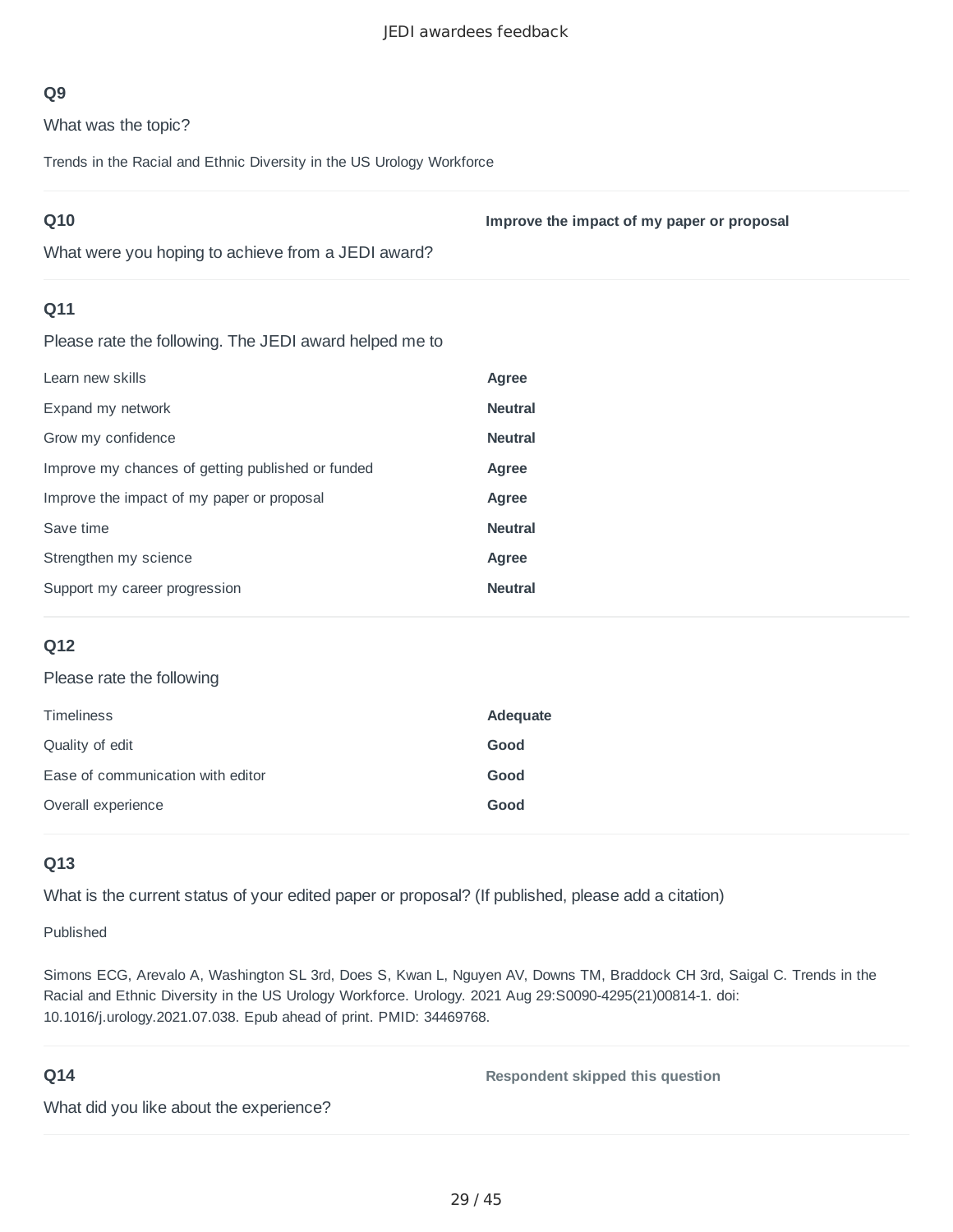| Q15                                                                    | Respondent skipped this question |
|------------------------------------------------------------------------|----------------------------------|
| What, if anything, did you dislike?                                    |                                  |
| Q16                                                                    | <b>Met expectations</b>          |
| Did the JEDI Award meet your expectations?                             |                                  |
| Q17                                                                    | The same                         |
| For next year, would you keep the JEDI Award the same<br>or modify it? |                                  |
| Q18                                                                    | Respondent skipped this question |
| Do you have any other comments?                                        |                                  |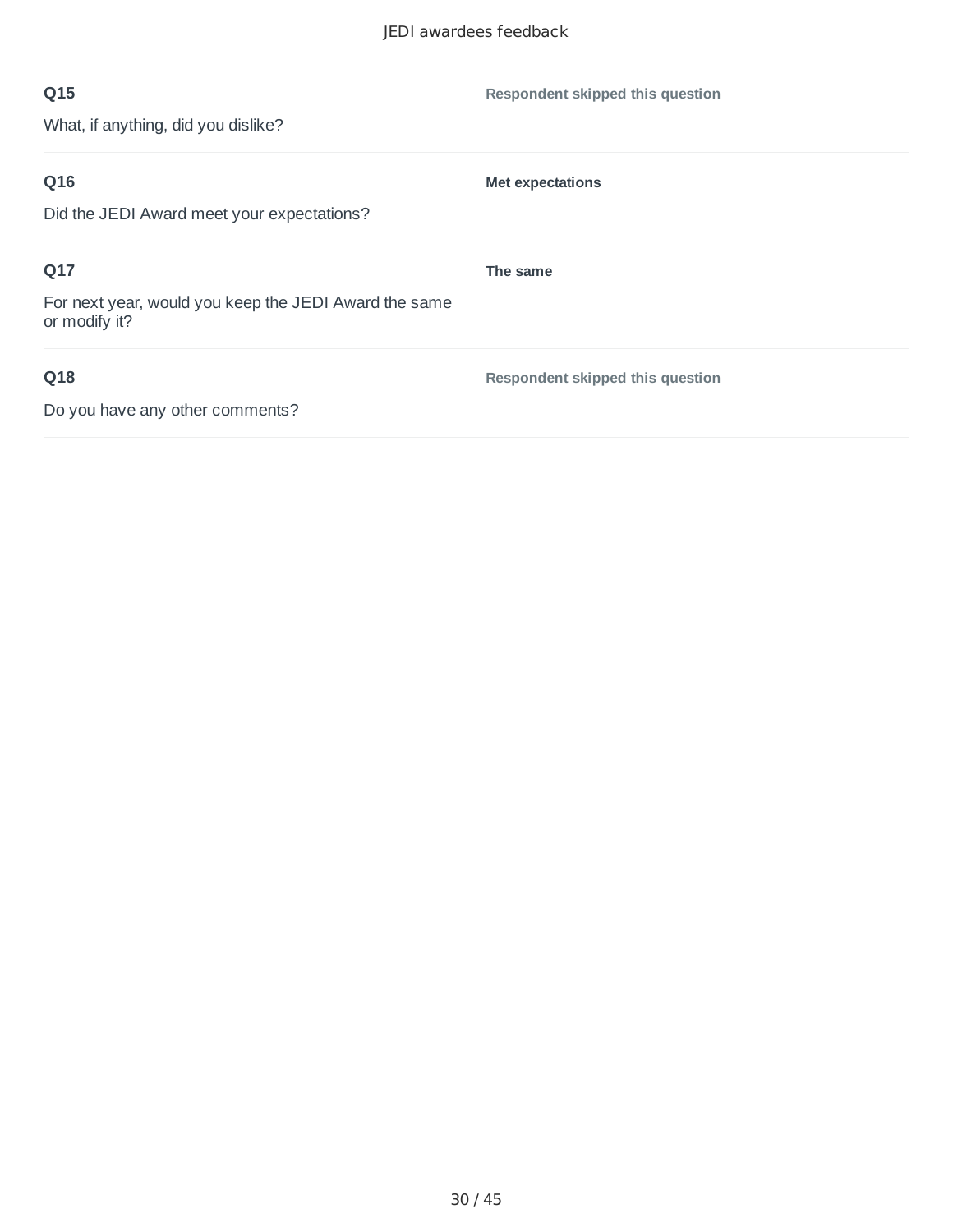### COMPLETE

| Web Link 1 (Web Link)               |
|-------------------------------------|
| Monday, October 11, 2021 8:22:28 AM |
| Monday, October 11, 2021 8:37:32 AM |
| 00:15:03                            |
|                                     |

Page 1: LSEF JEDI Awardees - Feedback

#### **Q1**

**Colleague**

How did you hear about LSEF JEDI Awards

## **Q2**

How or where should we advertise to ensure that we're reaching those who would benefit most from this program?

Distribution to the departments. It would be great if the award could somehow get listed on the compiled lists of grants that list open grant opportunities and get emailed out to the university faculty.

| Q <sub>3</sub>                                               | <b>Assistant Professor</b> |
|--------------------------------------------------------------|----------------------------|
| What was your position when you received the award?          |                            |
| Q4                                                           | <b>Assistant Professor</b> |
| What is your current position?                               |                            |
| Q <sub>5</sub>                                               | <b>Yes</b>                 |
| Have you received support from an editor previously?         |                            |
| Q <sub>6</sub>                                               | <b>No</b>                  |
| Do you have access to a scientific editor at your institute? |                            |
| Q7                                                           |                            |
| Which Editor did you work with?                              |                            |
| Li-Kuo Su                                                    |                            |
| Q8                                                           | grant proposal             |
| What type of project did our Editor help with?               |                            |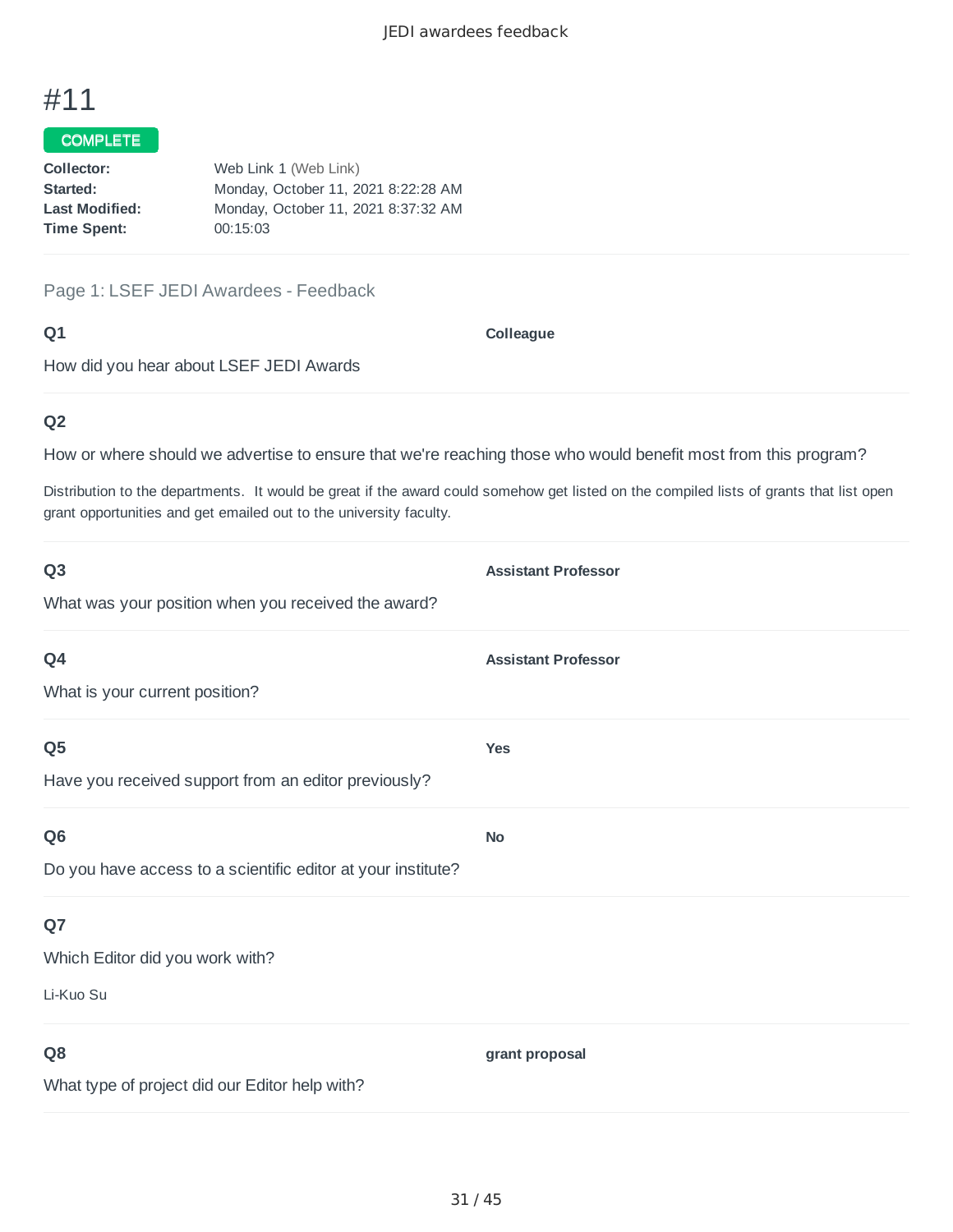What was the topic?

cancer invasion

## **Q10**

**Improve my chances of getting published or funded**

What were you hoping to achieve from a JEDI award?

## **Q11**

Please rate the following. The JEDI award helped me to

| Learn new skills                                  | Agree                 |
|---------------------------------------------------|-----------------------|
| Expand my network                                 | <b>Neutral</b>        |
| Grow my confidence                                | Agree                 |
| Improve my chances of getting published or funded | <b>Strongly agree</b> |
| Improve the impact of my paper or proposal        | <b>Strongly agree</b> |
| Save time                                         | Agree                 |
| Strengthen my science                             | Agree                 |
| Support my career progression                     | Agree                 |

## **Q12**

#### Please rate the following

| Timeliness                        | <b>Excellent</b> |
|-----------------------------------|------------------|
| Quality of edit                   | <b>Very Good</b> |
| Ease of communication with editor | <b>Excellent</b> |
| Overall experience                | <b>Very Good</b> |

## **Q13**

What is the current status of your edited paper or proposal? (If published, please add a citation)

It is just barely inside the fundable range for discretionary funding from the Program Officers. Instead of waiting the year to know, I am beginning to revise it to resubmit.

## **Q14**

What did you like about the experience?

I got direct advice about problems with the impact statement.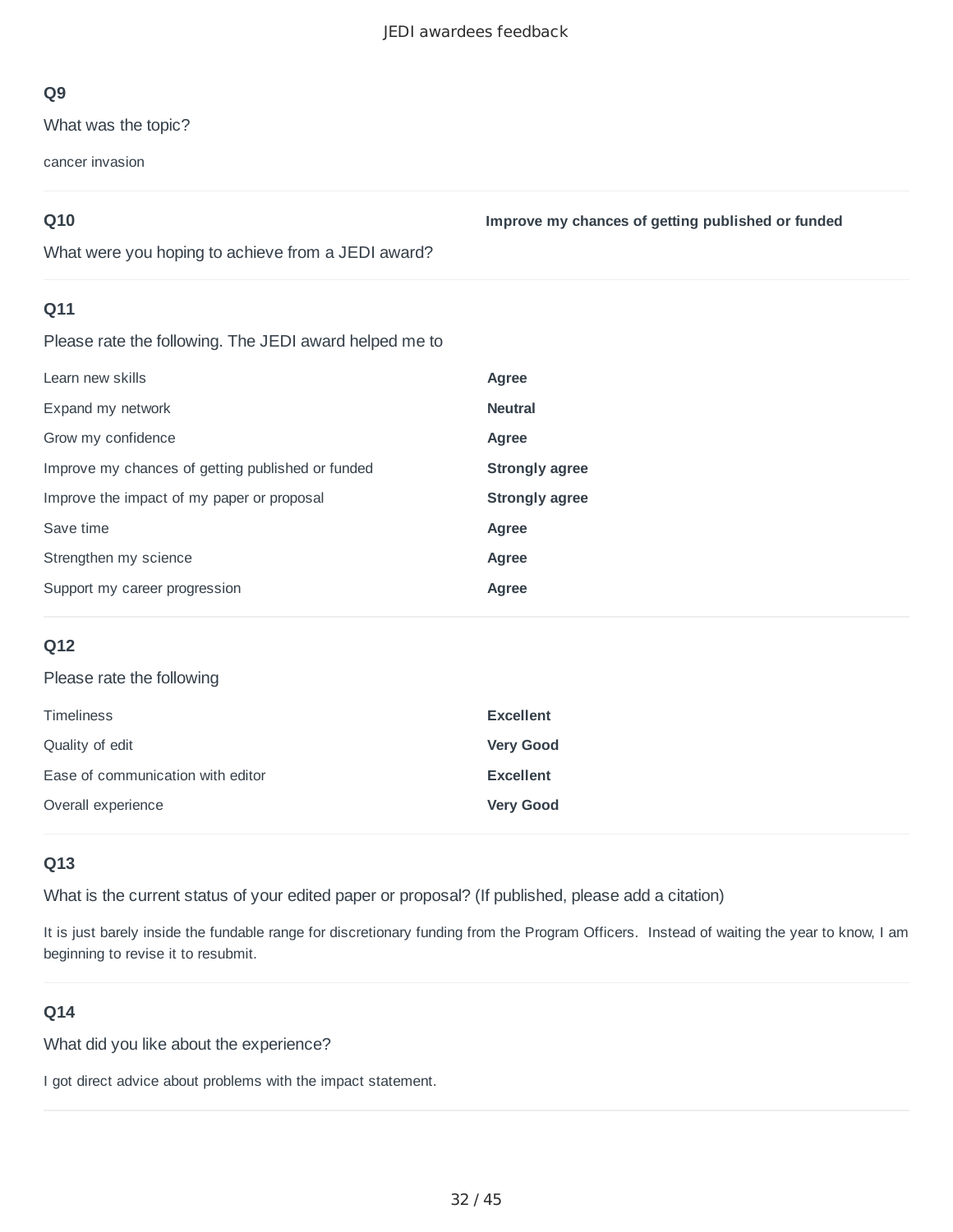What, if anything, did you dislike?

The editor helped me find the weaknesses in my proposal, which was great. I needed the honest feedback. It would have been helpful if they had more suggestions for me to improve the weaknesses, given what I data and logic I had on hand.

| Q16<br>Did the JEDI Award meet your expectations?            | <b>Met expectations</b>          |
|--------------------------------------------------------------|----------------------------------|
| Q17<br>For next year, would you keep the JEDI Award the same | The same                         |
| or modify it?                                                |                                  |
| Q18                                                          | Respondent skipped this question |
| Do you have any other comments?                              |                                  |

33 / 45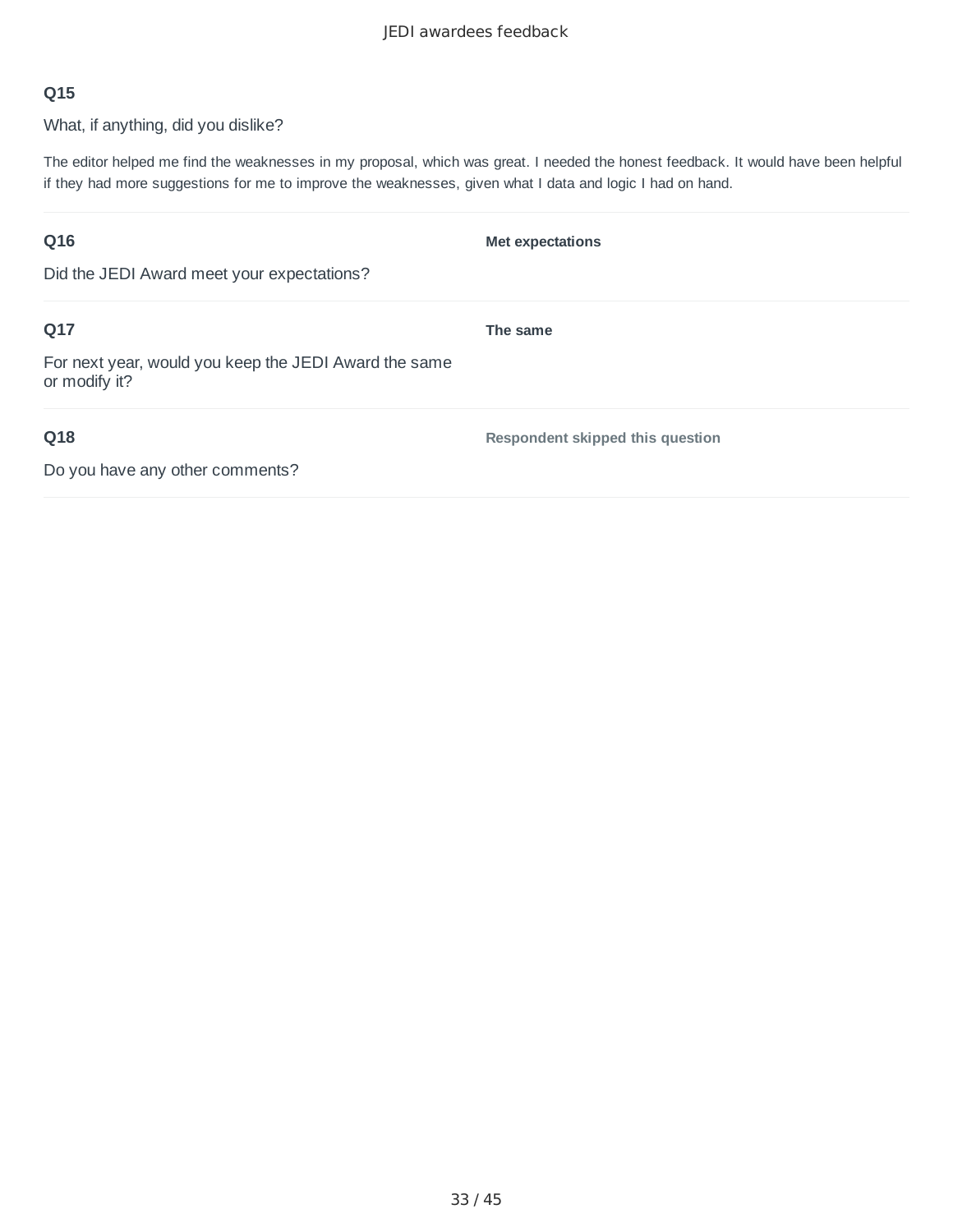### COMPLETE

| Collector:            | Web Link 1 (Web Link)                 |
|-----------------------|---------------------------------------|
| Started:              | Tuesday, October 12, 2021 11:10:21 AM |
| <b>Last Modified:</b> | Tuesday, October 12, 2021 11:17:47 AM |
| Time Spent:           | 00:07:25                              |
|                       |                                       |

Page 1: LSEF JEDI Awardees - Feedback

#### **Q1**

**Colleague**

How did you hear about LSEF JEDI Awards

# **Q2**

How or where should we advertise to ensure that we're reaching those who would benefit most from this program?

Facebook, Instagram, previous awardees to spread the word in their own institutions

| Q <sub>3</sub>                                                                 | <b>Postdoctoral Fellow</b>                             |
|--------------------------------------------------------------------------------|--------------------------------------------------------|
| What was your position when you received the award?                            |                                                        |
| Q4<br>What is your current position?                                           | Other (please specify):<br><b>Assistant Researcher</b> |
| Q <sub>5</sub><br>Have you received support from an editor previously?         | <b>No</b>                                              |
| Q <sub>6</sub><br>Do you have access to a scientific editor at your institute? | <b>No</b>                                              |
| Q7<br>Which Editor did you work with?                                          | Respondent skipped this question                       |
| Q <sub>8</sub><br>What type of project did our Editor help with?               | manuscript                                             |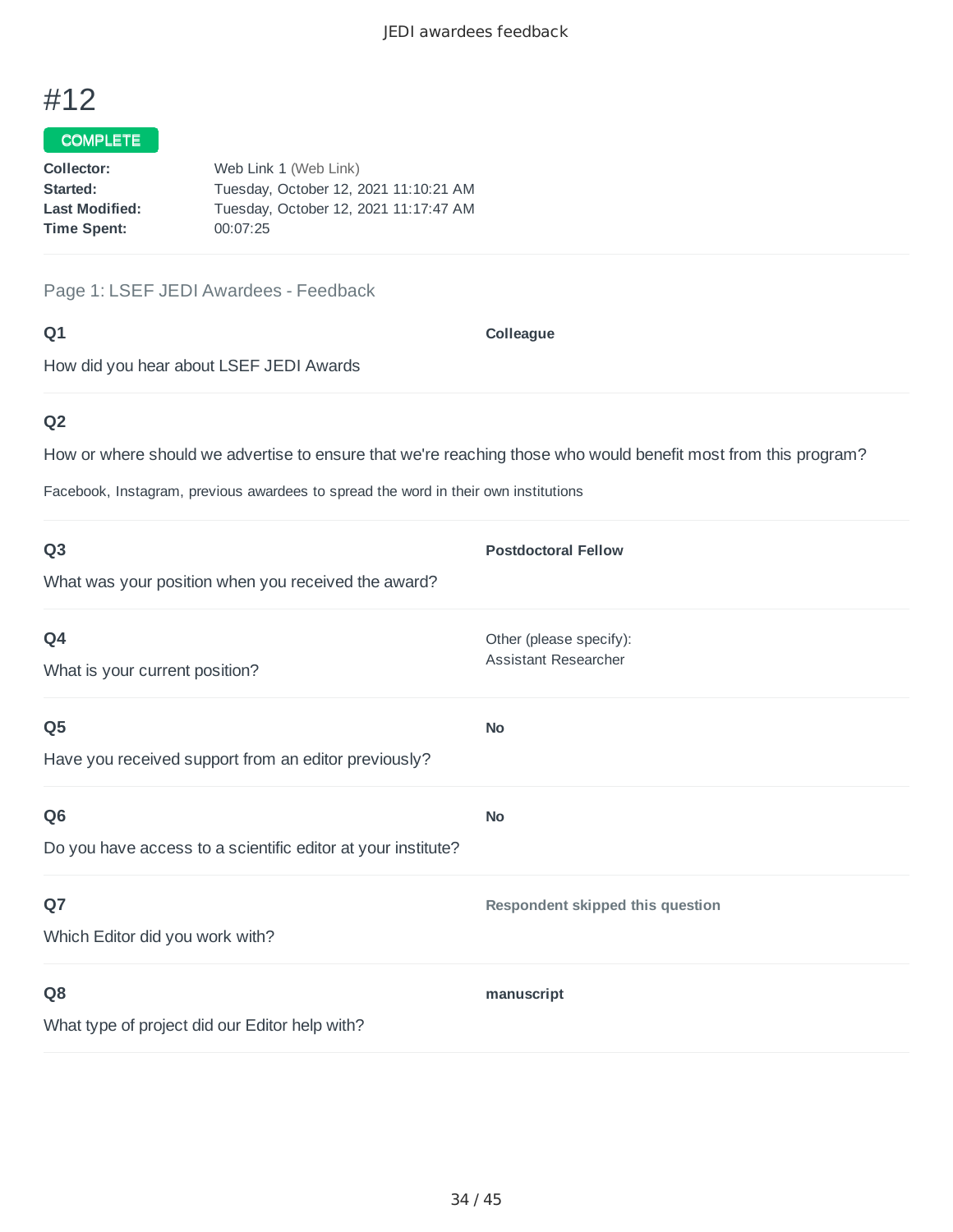What was the topic?

Plant Physiology and biochemistry

## **Q10**

**Improve my chances of getting published or funded**

What were you hoping to achieve from a JEDI award?

## **Q11**

Please rate the following. The JEDI award helped me to

| Learn new skills                                  | Agree                 |
|---------------------------------------------------|-----------------------|
| Expand my network                                 | <b>Neutral</b>        |
| Grow my confidence                                | <b>Strongly agree</b> |
| Improve my chances of getting published or funded | <b>Strongly agree</b> |
| Improve the impact of my paper or proposal        | <b>Strongly agree</b> |
| Save time                                         | Agree                 |
| Strengthen my science                             | <b>Neutral</b>        |
| Support my career progression                     | Agree                 |

## **Q12**

#### Please rate the following

| <b>Timeliness</b>                 | <b>Excellent</b> |
|-----------------------------------|------------------|
| Quality of edit                   | <b>Excellent</b> |
| Ease of communication with editor | <b>Excellent</b> |
| Overall experience                | <b>Excellent</b> |

## **Q13**

What is the current status of your edited paper or proposal? (If published, please add a citation)

published at

https://www.longdom.org/abstract/breeding-for-drought-tolerance-by-monitoring-chlorophyll-content-81021.html Citation: Monteoliva MI, Guzzo MC, Posada GA (2021) Breeding for Drought Tolerance by Monitoring Chlorophyll Content. Gene Technol. 10:165.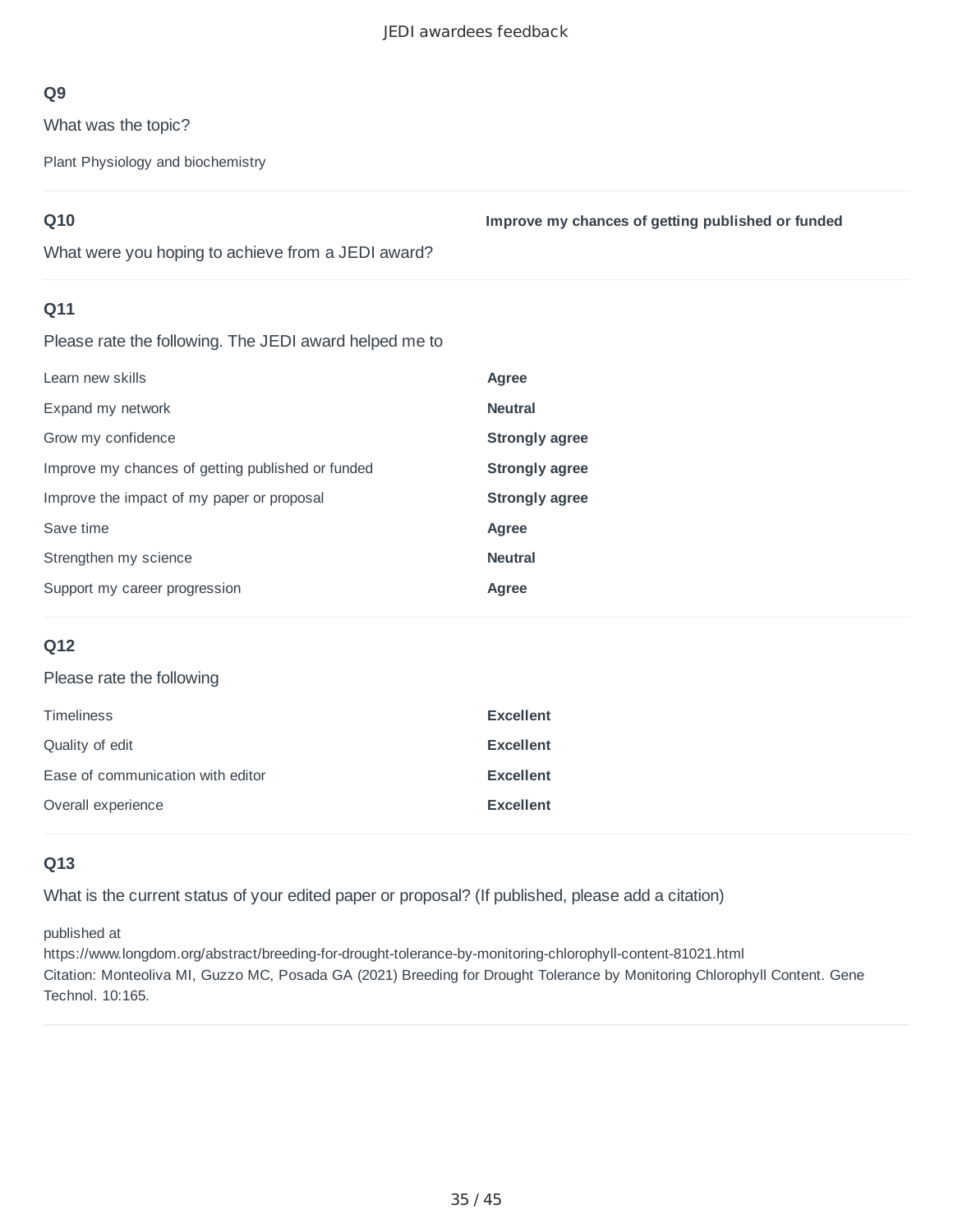What did you like about the experience?

the fast communication with the editor and the great quality feedback I got.

In my previous experiences with translators the feedback was not easy (since they do not have science and editing experience) and the final result wasn't good enough. I am not able to afford editing services at all in my home country.

### **Q15**

What, if anything, did you dislike?

nothing

## **Q16**

**Exceeded expectations**

Did the JEDI Award meet your expectations?

## **Q17**

**The same**

For next year, would you keep the JEDI Award the same or modify it?

## **Q18**

Do you have any other comments?

none

Congrats! you are doing great and it's an example for other people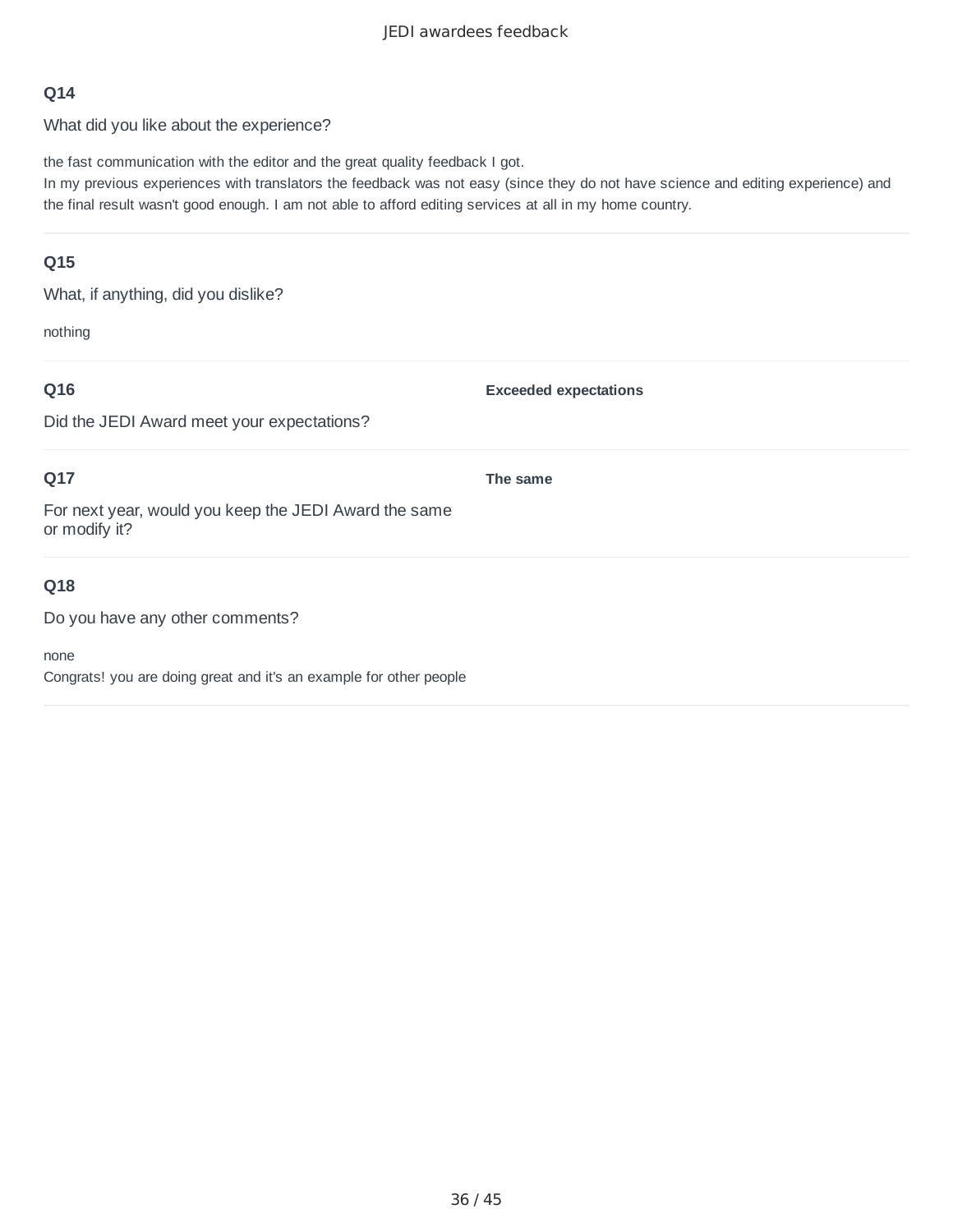## COMPLETE

| Collector:            | Web Link 1 (Web Link)                 |
|-----------------------|---------------------------------------|
| Started:              | Thursday, October 14, 2021 2:39:04 PM |
| <b>Last Modified:</b> | Thursday, October 14, 2021 2:42:00 PM |
| Time Spent:           | 00:02:56                              |

# Page 1: LSEF JEDI Awardees - Feedback

| Q1                                                                                                                | Colleague                        |
|-------------------------------------------------------------------------------------------------------------------|----------------------------------|
| How did you hear about LSEF JEDI Awards                                                                           |                                  |
| Q <sub>2</sub>                                                                                                    | Respondent skipped this question |
| How or where should we advertise to ensure that we're<br>reaching those who would benefit most from this program? |                                  |
| Q <sub>3</sub>                                                                                                    | <b>Assistant Professor</b>       |
| What was your position when you received the award?                                                               |                                  |
| Q4                                                                                                                | <b>Assistant Professor</b>       |
| What is your current position?                                                                                    |                                  |
| Q <sub>5</sub>                                                                                                    | No                               |
| Have you received support from an editor previously?                                                              |                                  |
| Q <sub>6</sub>                                                                                                    | <b>No</b>                        |
| Do you have access to a scientific editor at your institute?                                                      |                                  |
| Q7                                                                                                                |                                  |
| Which Editor did you work with?                                                                                   |                                  |
| Helen Pickersgill                                                                                                 |                                  |
| Q <sub>8</sub>                                                                                                    | manuscript                       |
| What type of project did our Editor help with?                                                                    |                                  |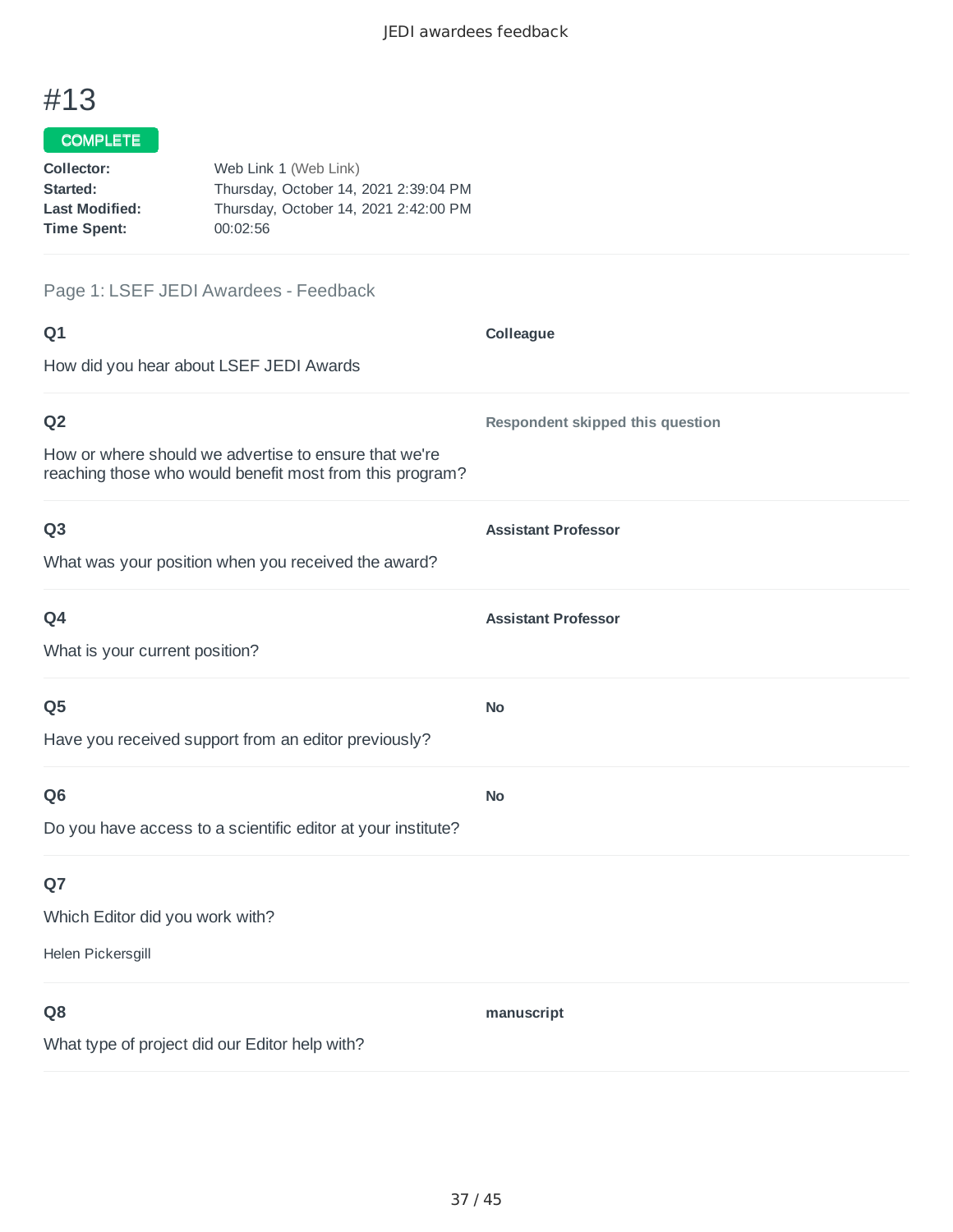What was the topic?

Patient disclosure of diabetes self-care to a physician

| <b>Q10</b>                                         | Improve my chances of getting published or funded |
|----------------------------------------------------|---------------------------------------------------|
| What were you hoping to achieve from a JEDI award? |                                                   |

## **Q11**

Please rate the following. The JEDI award helped me to

| Learn new skills                                  | <b>Neutral</b>        |
|---------------------------------------------------|-----------------------|
| Expand my network                                 | Agree                 |
| Grow my confidence                                | Agree                 |
| Improve my chances of getting published or funded | <b>Strongly agree</b> |
| Improve the impact of my paper or proposal        | <b>Strongly agree</b> |
| Save time                                         | <b>Strongly agree</b> |
| Strengthen my science                             | Agree                 |
| Support my career progression                     | <b>Strongly agree</b> |

## **Q12**

#### Please rate the following

| <b>Timeliness</b>                 | <b>Excellent</b> |
|-----------------------------------|------------------|
| Quality of edit                   | <b>Excellent</b> |
| Ease of communication with editor | <b>Very Good</b> |
| Overall experience                | <b>Excellent</b> |

## **Q13**

What is the current status of your edited paper or proposal? (If published, please add a citation)

under review

### **Q14**

What did you like about the experience?

Ease of working with editor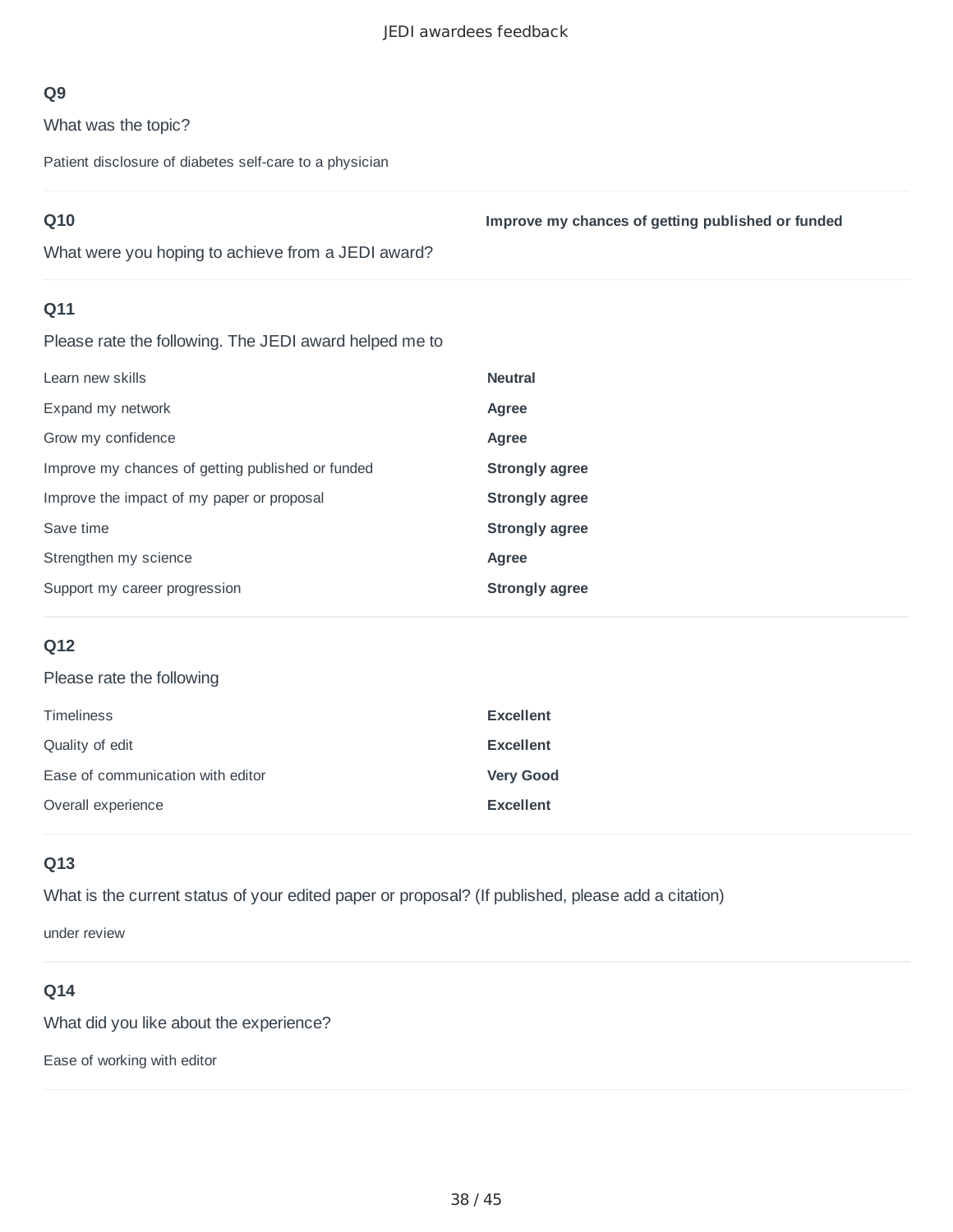**Exceeded expectations**

**The same**

## **Q15**

What, if anything, did you dislike?

N/A

## **Q16**

Did the JEDI Award meet your expectations?

## **Q17**

For next year, would you keep the JEDI Award the same or modify it?

## **Q18**

Do you have any other comments?

N/A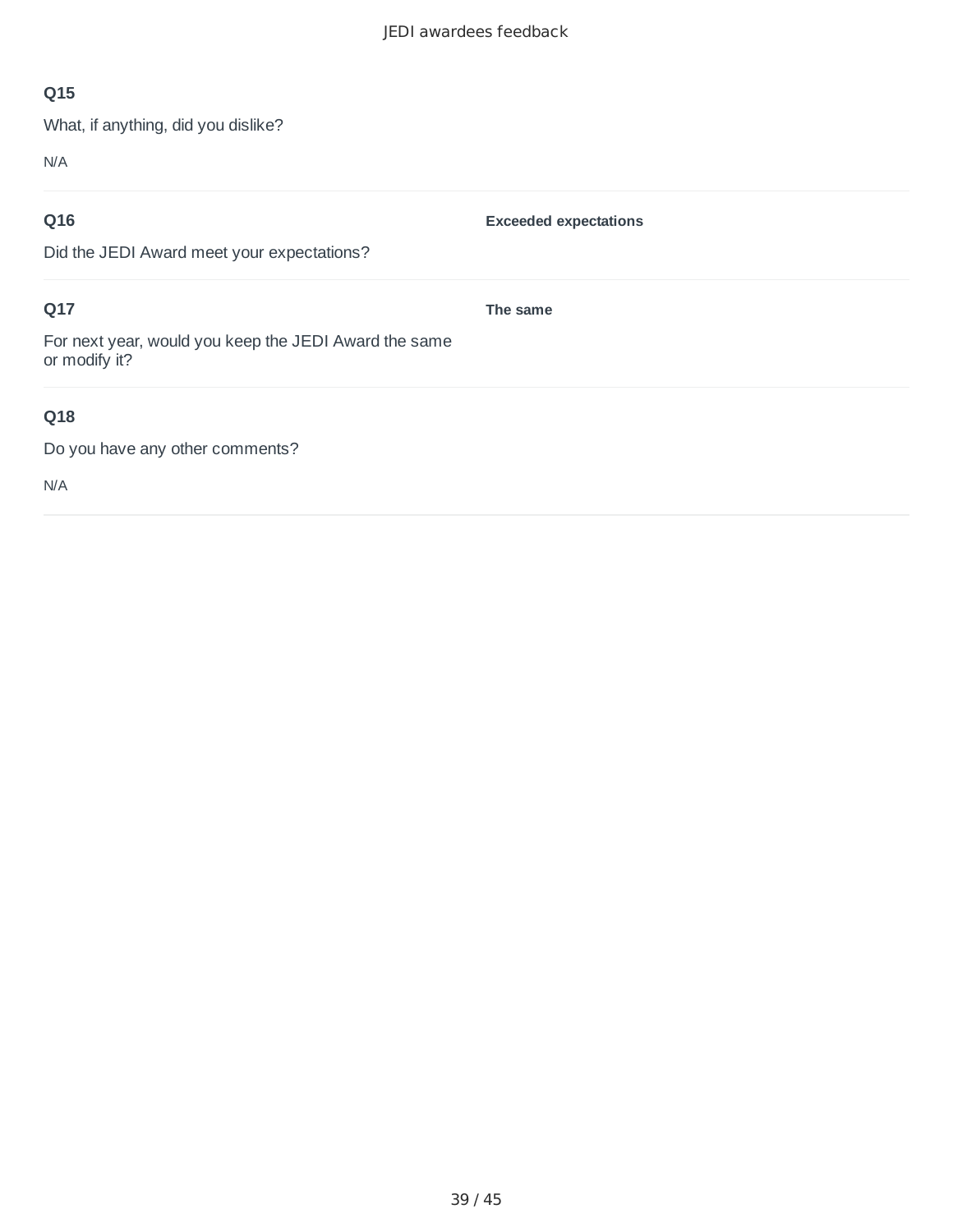### COMPLETE

| Collector:            | Web Link 1 (Web Link)               |
|-----------------------|-------------------------------------|
| Started:              | Friday, October 22, 2021 9:10:54 AM |
| <b>Last Modified:</b> | Friday, October 22, 2021 9:22:15 AM |
| Time Spent:           | 00:11:20                            |
|                       |                                     |

Page 1: LSEF JEDI Awardees - Feedback

#### **Q1**

**Twitter**

How did you hear about LSEF JEDI Awards

## **Q2**

How or where should we advertise to ensure that we're reaching those who would benefit most from this program?

In addition to social medial I would recommend contacting HBCUs and other scientific/educational institutions supporting minorities

| Q <sub>3</sub>                                               | <b>Postdoctoral Fellow</b>                                                  |
|--------------------------------------------------------------|-----------------------------------------------------------------------------|
| What was your position when you received the award?          |                                                                             |
| Q4                                                           | <b>Postdoctoral Fellow</b>                                                  |
| What is your current position?                               |                                                                             |
| Q <sub>5</sub>                                               | <b>No</b>                                                                   |
| Have you received support from an editor previously?         |                                                                             |
| Q <sub>6</sub>                                               | Other (please specify):                                                     |
| Do you have access to a scientific editor at your institute? | I will have at MIT in as soon I start my position as<br>Assistant professor |
| Q7                                                           |                                                                             |
| Which Editor did you work with?                              |                                                                             |
| Angela Andersen                                              |                                                                             |
| Q <sub>8</sub>                                               | grant proposal                                                              |
| What type of project did our Editor help with?               |                                                                             |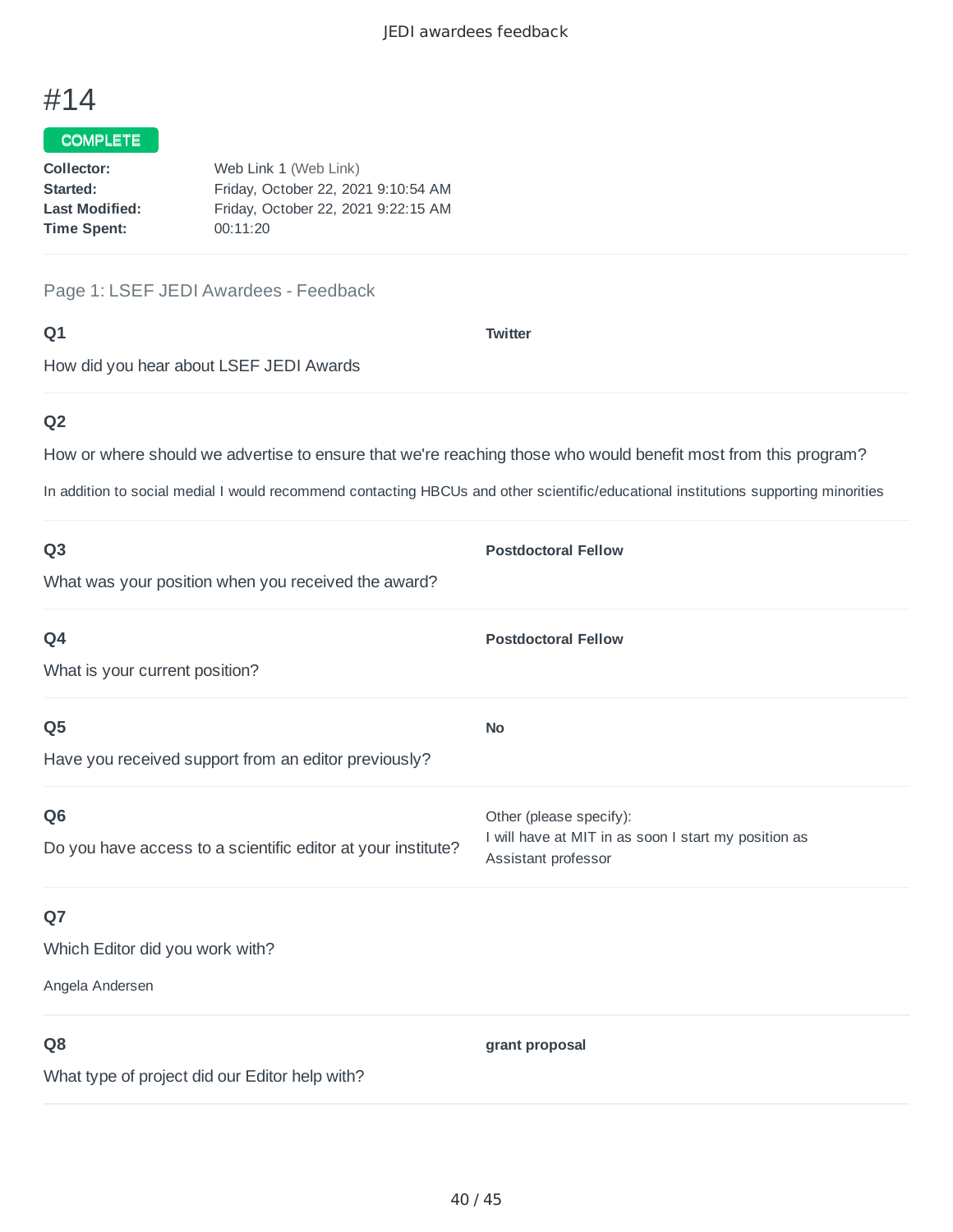What was the topic?

Immunology. The contribution of Macrophages to tissue physiology

| Q10<br>What were you hoping to achieve from a JEDI award? | Improve my chances of getting published or funded |
|-----------------------------------------------------------|---------------------------------------------------|
| Q11<br>.<br>.                                             |                                                   |

Please rate the following. The JEDI award helped me to

| Learn new skills                                  | <b>Strongly agree</b> |
|---------------------------------------------------|-----------------------|
| Expand my network                                 | Agree                 |
| Grow my confidence                                | Agree                 |
| Improve my chances of getting published or funded | Strongly agree        |
| Improve the impact of my paper or proposal        | Agree                 |
| Save time                                         | <b>Neutral</b>        |
| Strengthen my science                             | Agree                 |
| Support my career progression                     | Strongly agree        |

#### **Q12**

#### Please rate the following

| <b>Timeliness</b>                 | <b>Excellent</b> |
|-----------------------------------|------------------|
| Quality of edit                   | <b>Excellent</b> |
| Ease of communication with editor | <b>Excellent</b> |
| Overall experience                | <b>Excellent</b> |

#### **Q13**

What is the current status of your edited paper or proposal? (If published, please add a citation)

Sent to the study section

### **Q14**

What did you like about the experience?

That I was explained clearly how to structure several parts of the grant to increase clarity and please reviewers.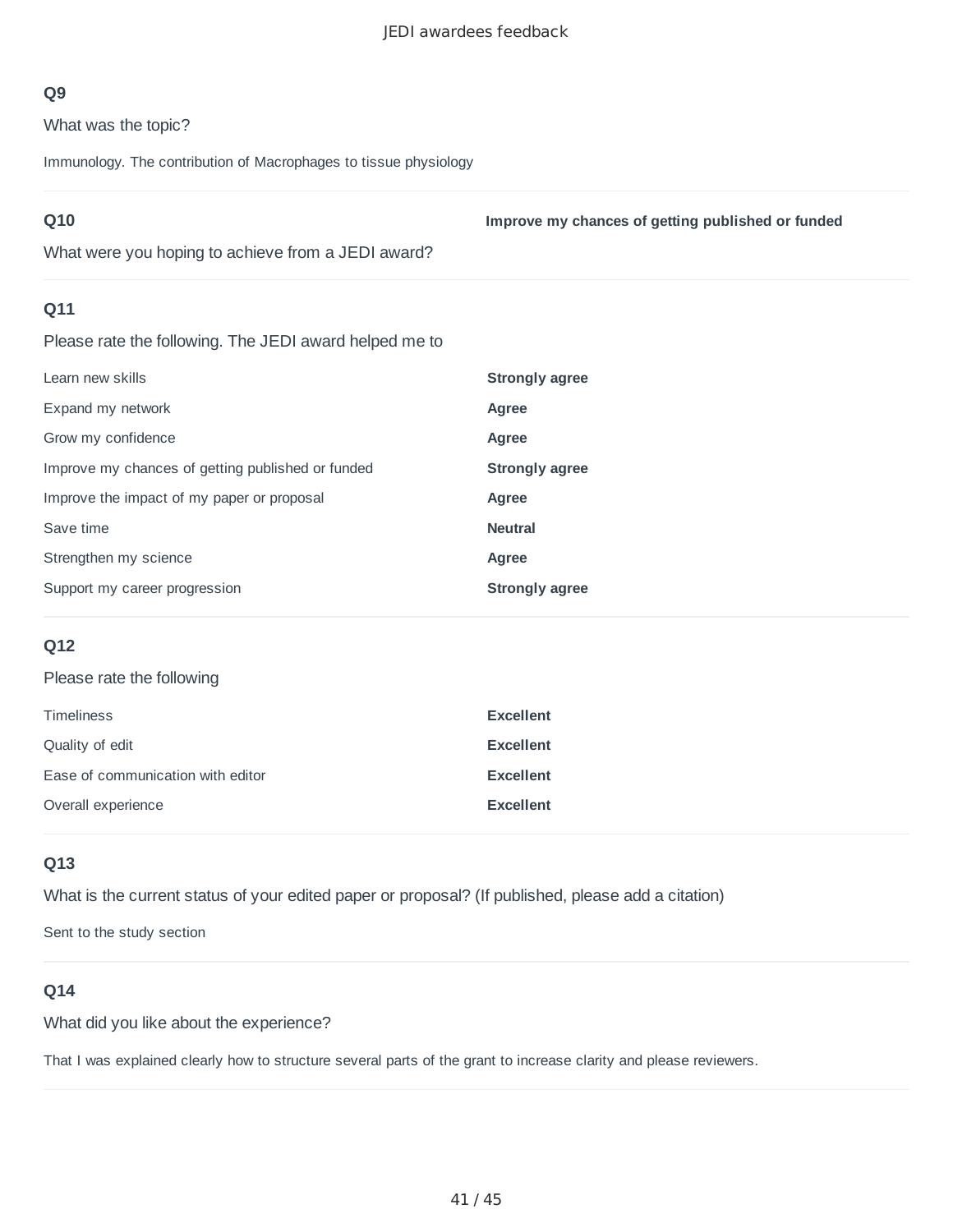What, if anything, did you dislike?

It was not my case because I had additional support from Faculties working in the field to give a more specific twist regarding the science. However, I can imagine that for some people that do not have access to experts in the field, it would be nice to also have more Scientific imput regarding how to make the science more appealing.

| Q16                                                                    | <b>Exceeded expectations</b>                                                                    |
|------------------------------------------------------------------------|-------------------------------------------------------------------------------------------------|
| Did the JEDI Award meet your expectations?                             |                                                                                                 |
| Q17                                                                    | Modify it.                                                                                      |
| For next year, would you keep the JEDI Award the same<br>or modify it? | How would you modify it (please describe how - i.e. fewer<br>awards but more time per person?): |
|                                                                        | Just what I mentioned above about science. But maybe a                                          |
|                                                                        | difficult task                                                                                  |
| Q18                                                                    | Respondent skipped this question                                                                |
| Do you have any other comments?                                        |                                                                                                 |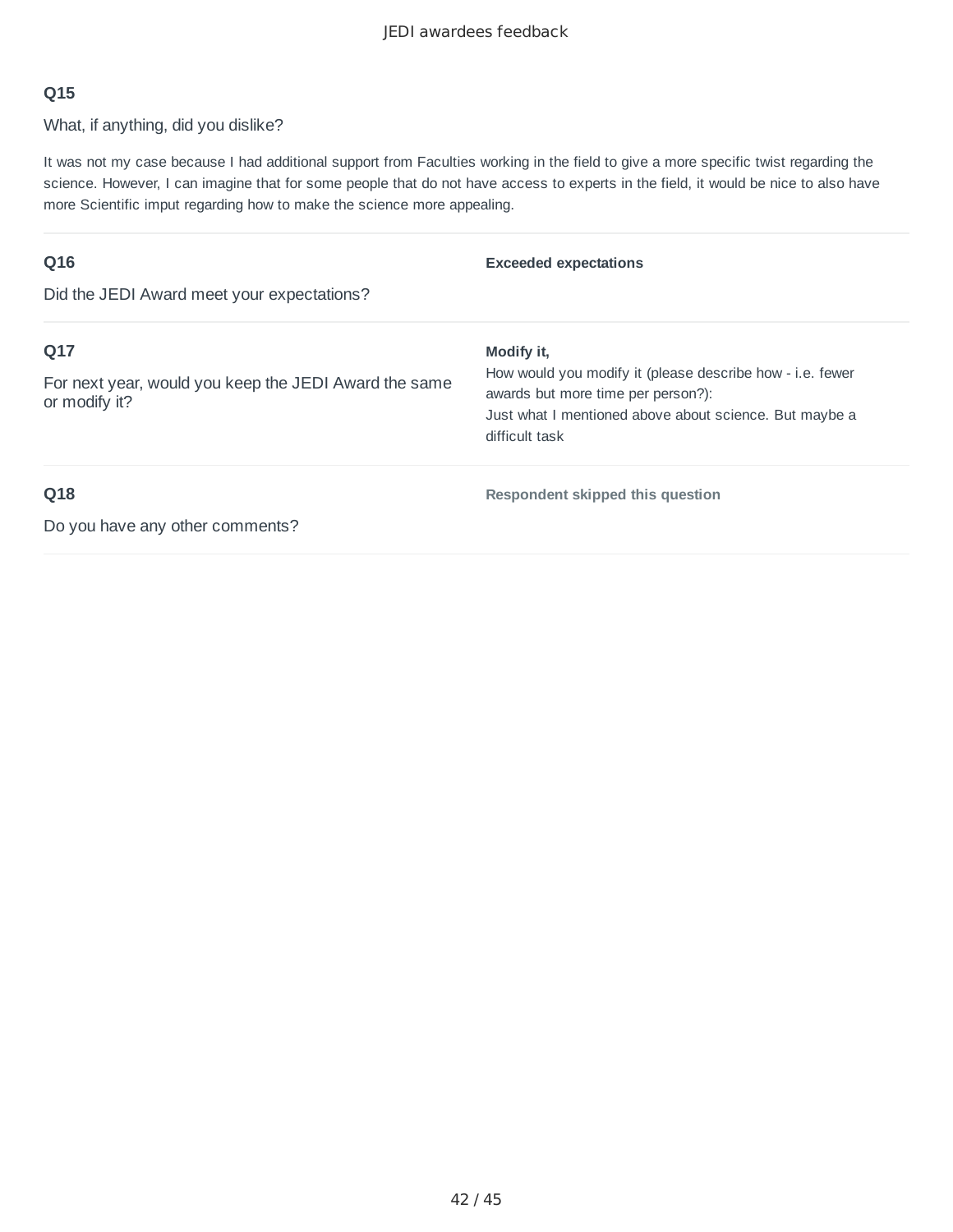#### COMPLETE

| Web Link 1 (Web Link)                  |
|----------------------------------------|
| Tuesday, November 02, 2021 10:16:44 AM |
| Tuesday, November 02, 2021 10:22:02 AM |
| 00:05:18                               |
|                                        |

Page 1: LSEF JEDI Awardees - Feedback

**Q1**

**Colleague**

How did you hear about LSEF JEDI Awards

## **Q2**

How or where should we advertise to ensure that we're reaching those who would benefit most from this program?

Reaching out to other groups focused on diversity and equity

| Q <sub>3</sub>                                               | <b>Assistant Professor</b> |
|--------------------------------------------------------------|----------------------------|
| What was your position when you received the award?          |                            |
| Q4                                                           | <b>Assistant Professor</b> |
| What is your current position?                               |                            |
| Q <sub>5</sub>                                               | <b>No</b>                  |
| Have you received support from an editor previously?         |                            |
| Q <sub>6</sub>                                               | <b>No</b>                  |
| Do you have access to a scientific editor at your institute? |                            |
| Q7                                                           |                            |
| Which Editor did you work with?                              |                            |
| Sabbi Lall                                                   |                            |
| Q <sub>8</sub>                                               | grant proposal             |
| What type of project did our Editor help with?               |                            |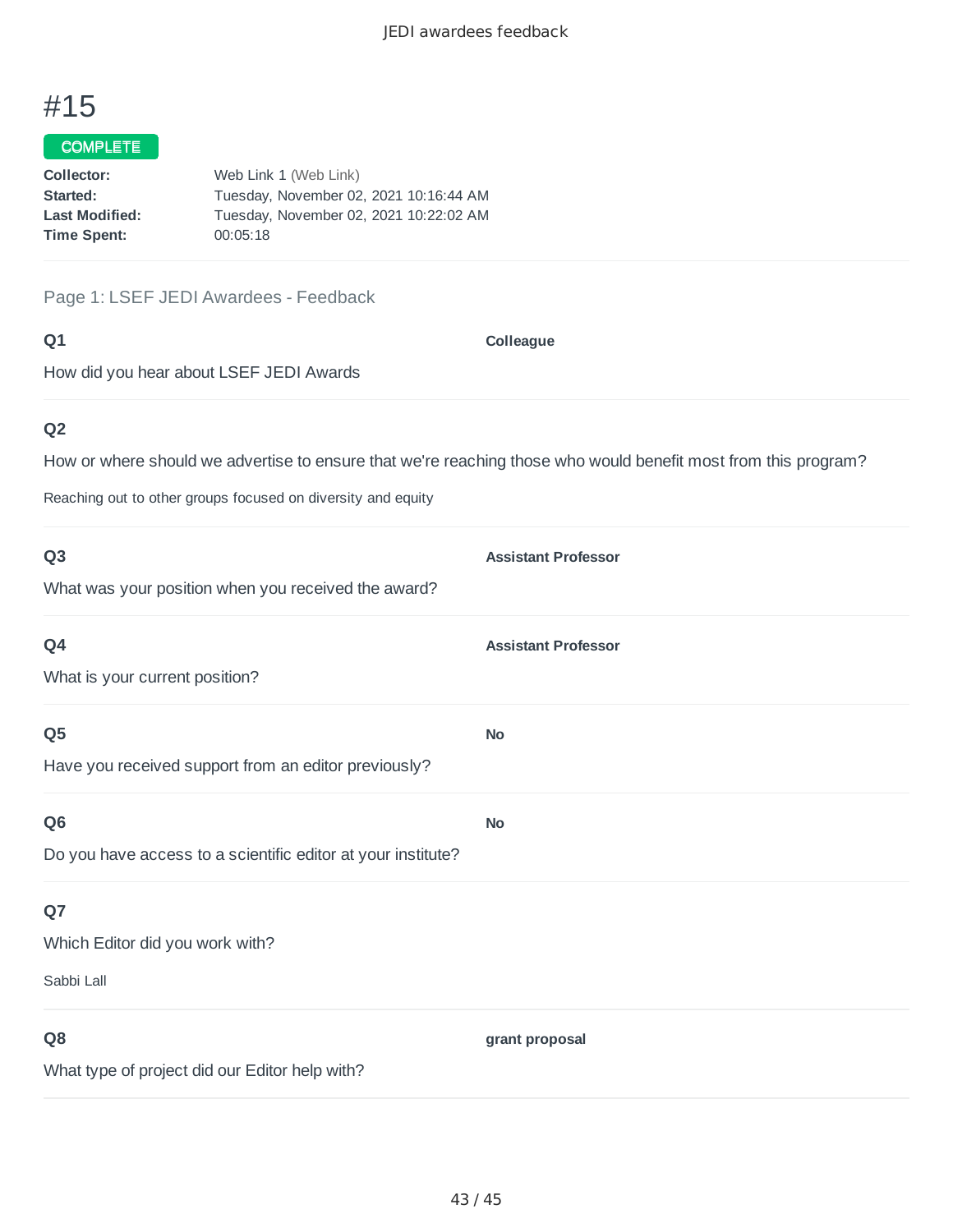What was the topic?

Hormonal regulation of auditory processing

| Q10 |  |  |
|-----|--|--|

**Improve my chances of getting published or funded**

What were you hoping to achieve from a JEDI award?

### **Q11**

Please rate the following. The JEDI award helped me to

| Learn new skills                                  | Agree          |
|---------------------------------------------------|----------------|
| Expand my network                                 | Agree          |
| Grow my confidence                                | Agree          |
| Improve my chances of getting published or funded | <b>Neutral</b> |
| Improve the impact of my paper or proposal        | Agree          |
| Save time                                         | Agree          |
| Strengthen my science                             | Agree          |
| Support my career progression                     | Agree          |
|                                                   |                |

## **Q12**

#### Please rate the following

| <b>Timeliness</b>                 | <b>Excellent</b> |
|-----------------------------------|------------------|
| Quality of edit                   | <b>Very Good</b> |
| Ease of communication with editor | <b>Excellent</b> |
| Overall experience                | <b>Excellent</b> |

## **Q13**

What is the current status of your edited paper or proposal? (If published, please add a citation)

Unfortunately I did not end up submitting it that cycle due to a conflict with a different proposal

#### **Q14**

What did you like about the experience?

Nice to get professional help